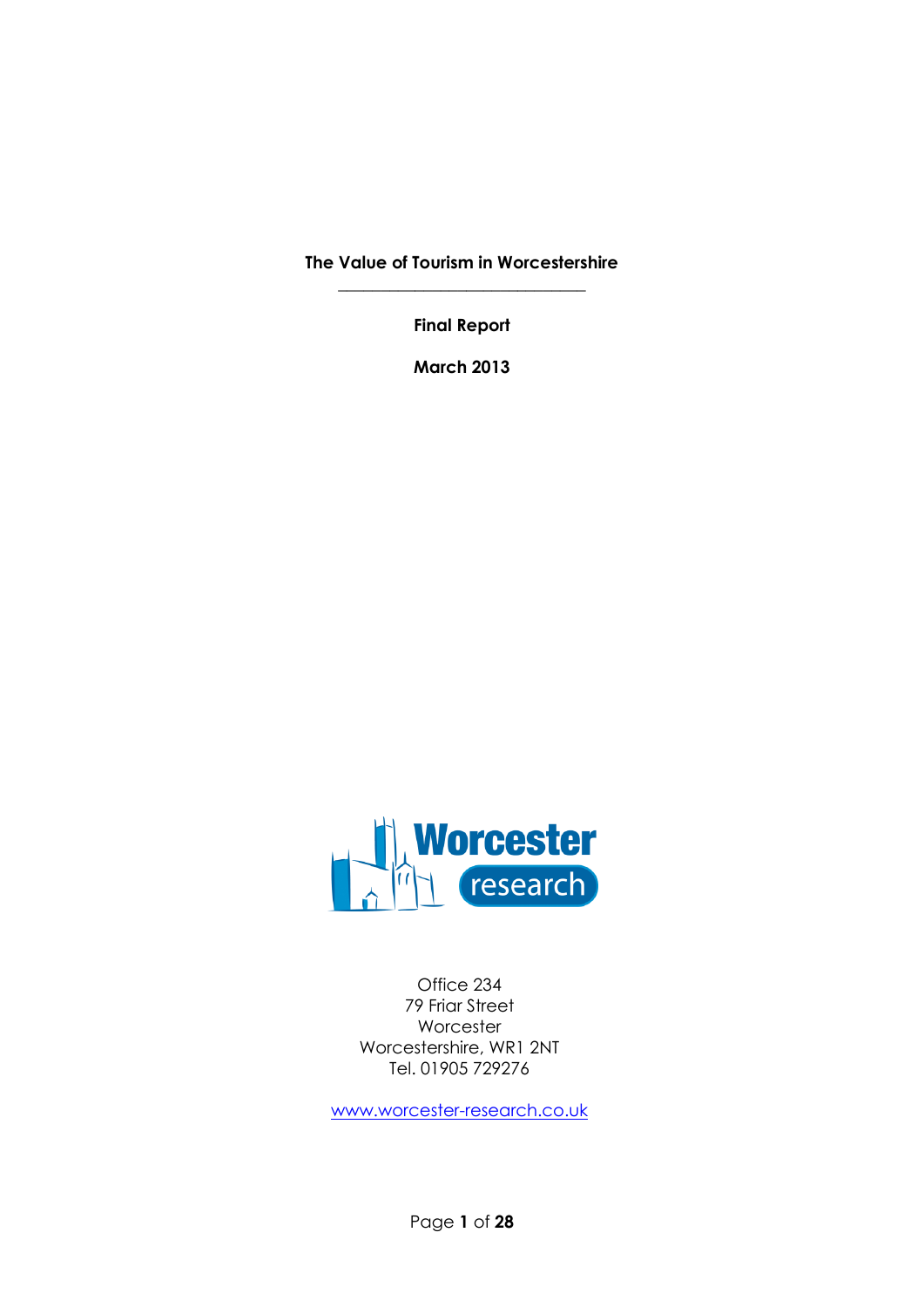## **Contents**

| Section                     | Page |
|-----------------------------|------|
| Executive Summary           | 3    |
| Background and Introduction | 5    |
| Methodology                 | 8    |
| Findings                    | 9    |
| Conclusion                  | 26   |
| Appendix                    | 27   |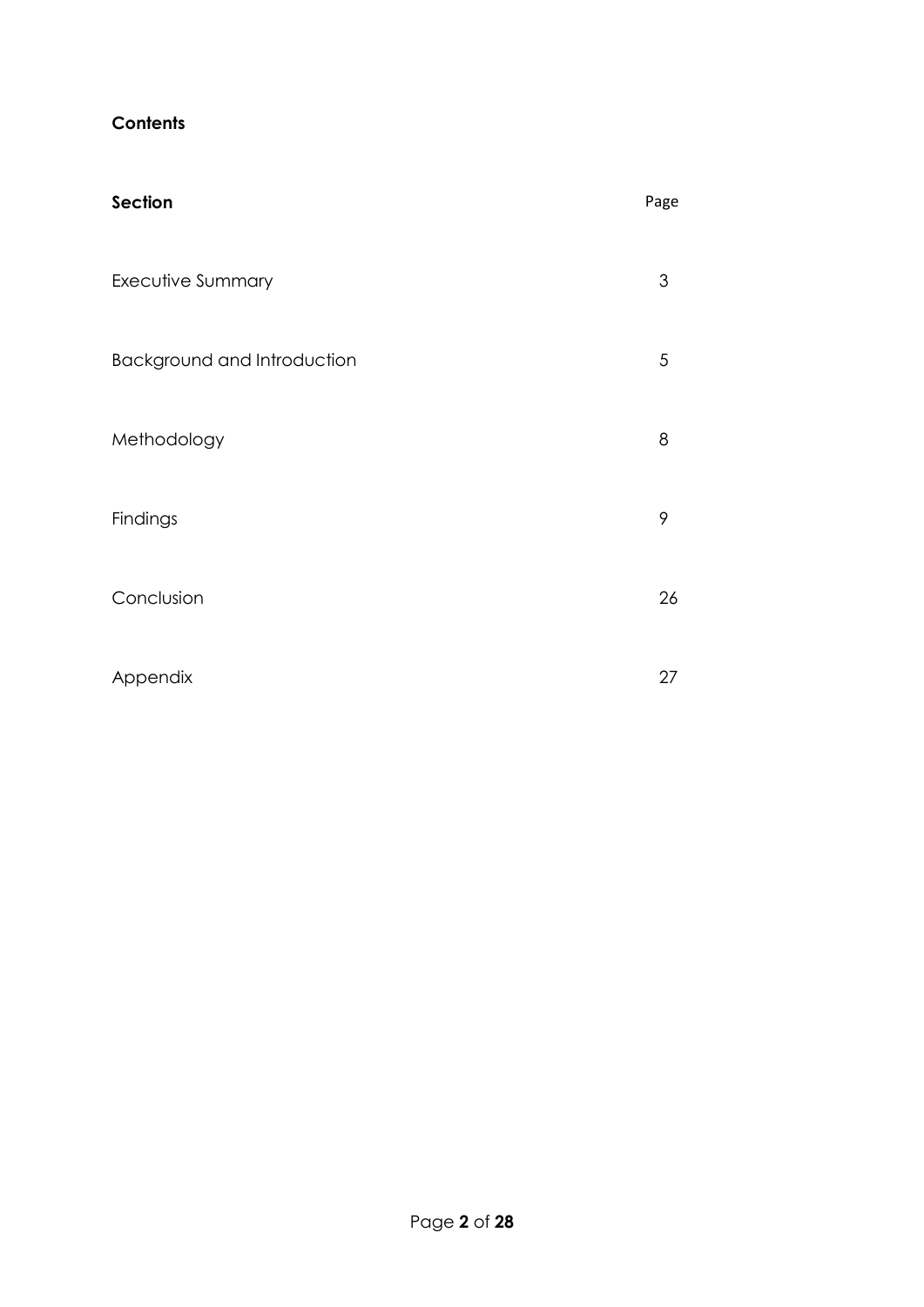# **1) Executive Summary**

Worcester Research was commissioned in 2013 by the Worcestershire Local Enterprise Partnership to undertake an economic impact study which determined the current state of tourism in Worcestershire and the impact it has upon the Worcestershire economy.

The project aimed to provide a comprehensive overview of the visitor economy in Worcestershire. It was intended to establish the number of visitors to Worcestershire, as well as provide detailed information about the structure of the industry and the value it generates for the local economy.

To fulfil the project aims, the research methodology consisted of a detailed review of existing available information sources, such as Visit England and the International Passenger Survey.

Key findings from the feasibility study were:

 Between 2008-2010, there were 738,000 domestic trips annually to Worcestershire. The main destinations for domestic trips are Worcester City, Wychavon and Malvern Hills. Worcestershire accounts for 8% of the total number of domestic visits to the West Midlands.

 Visitors spend approximately two million nights overnight in Worcestershire. The most popular destinations for overnight stays are Wychavon, Worcester City and Malvern Hills. Worcestershire accounts for 9% of the total number of overnight stays in the West Midlands.

 39.8% of overnight stays to Worcestershire are for Holidays, 8.1% are for Business purposes and over half are for visiting friends and relatives. These numbers vary widely between the different local districts within the county. There are a higher proportion of visitors staying overnight for Holiday and VFR (Visiting Friends and Relatives) purposes in Worcestershire than the West Midlands as a whole, but a smaller proportion of business overnight stays.

 Overnight visitors to Worcestershire on average stay 2.9 days, 0.7 days longer than to the West Midlands as a whole. The longest trips are to Wyre Forest (3.8 days) and Malvern Hills (3.2), whilst the shortest trips are to Bromsgrove (1.6 days)

 Annually, there are 101,000 international trips to Worcestershire, which accounts for 6.3% of the total number of inbound visitors to the West Midlands.

 Tourism expenditure accounts for £538 million in Worcestershire. Domestic day visitors generate the most revenue, accounting for 71%. Domestic overnight tourism accounts for a further £100 million. Tourism expenditure in the West Midlands is more varied than in Worcestershire, with more revenue generated by the outbound domestic tourists.

 'Other products' such as fairs and exhibitions account for the greatest proportion of tourism expenditure in Worcestershire. Food and beverage serving are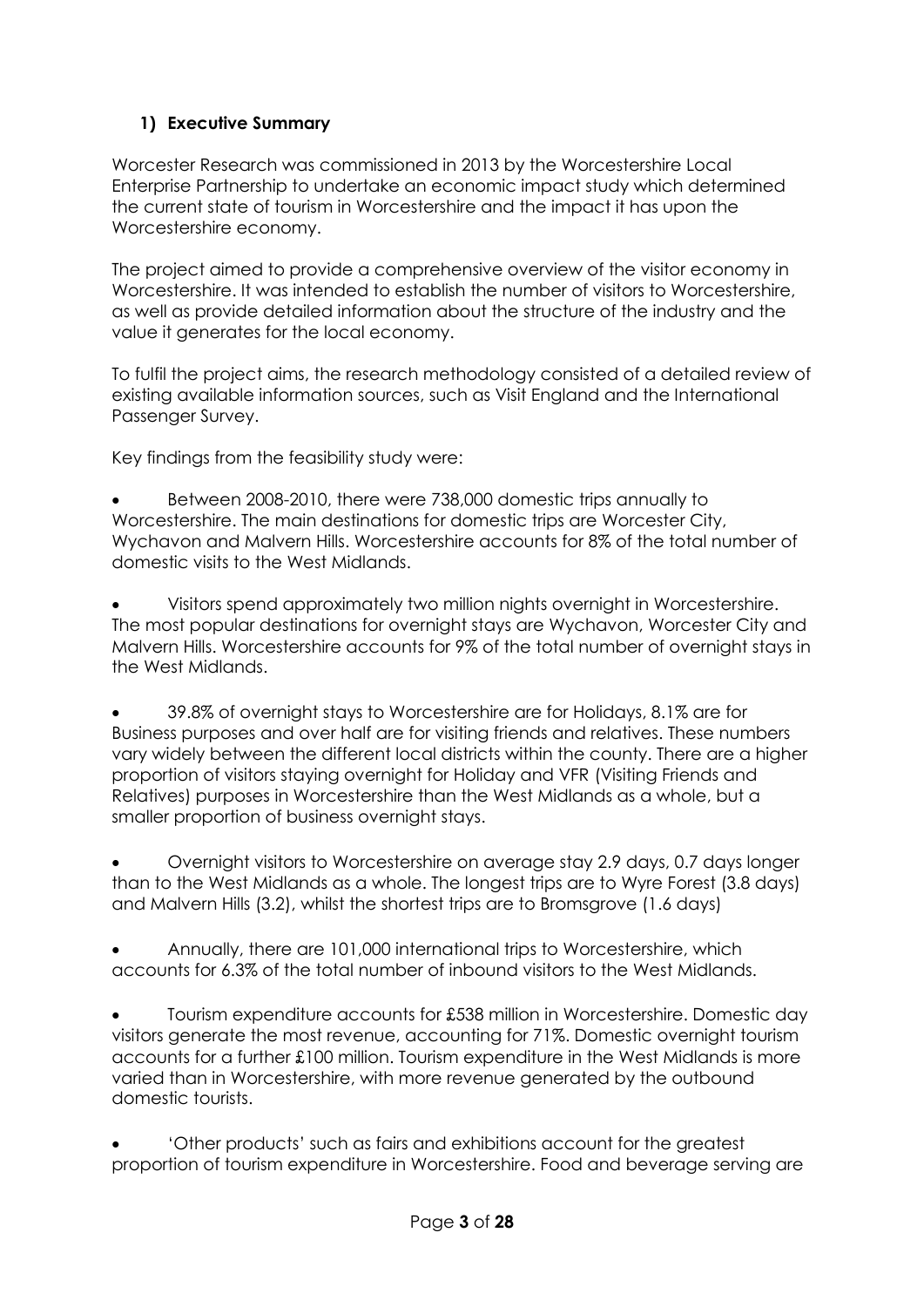account for the second largest proportion of tourism spending (23%). Passenger and transport services account for only 2% of tourism expenditure in Worcestershire, but more than 14% in the West Midlands.

 10% of the workforce in Worcestershire work within tourism related industries, accounting for more than 25,100 jobs. The proportions are significantly different at a local district level; only 6% work in tourism related roles in Redditch, but it is 14% in Wyre Forest and 13% in Bromsgrove and the Malvern Hills.

 The levels of qualification attainment are slightly higher in the Worcestershire tourism sector than the tourism sector in the West Midlands as a whole.

 In Worcestershire, 12,229 work in the food and drink service sectors, 5,469 work in cultural, sports, recreation and conference activities, 4,505 are employed in passenger transport, transport hire and travel agency activities and 2,897 work in accommodation.

 Full time workers account for only 41% of the tourism related workforce in Worcestershire, which is a smaller proportion than the 45% in the West Midlands. This varies across the six local districts from 44% in Wychavon to 37% in Wyre Forest.

 30.8% of tourism related businesses report having hard-to-fill vacancies and 31.7% of all vacancies are considered hard-to-fill by employers.

 Whilst a comparable proportion of businesses in the West Midlands and Worcestershire report staff with skills gaps, the proportion of staff with skills gaps in Worcestershire is almost half of that in the West Midlands as a whole (5.6% to 10.5% respectively)

 There are 1, 279 tourism related businesses, accounting for 5.7% of all businesses in Worcestershire. In the Malvern Hills, this rate is almost doubled, with 9.1% of all businesses being related to tourism. Malvern Hills and Wychavon account for approximately half of all tourism related businesses in Worcestershire.

 The proportions of businesses for each sub-sector of tourism are similar between the West Midlands and Worcestershire. However, there are a much smaller proportion of passenger transport businesses in Worcestershire than across the West Midlands.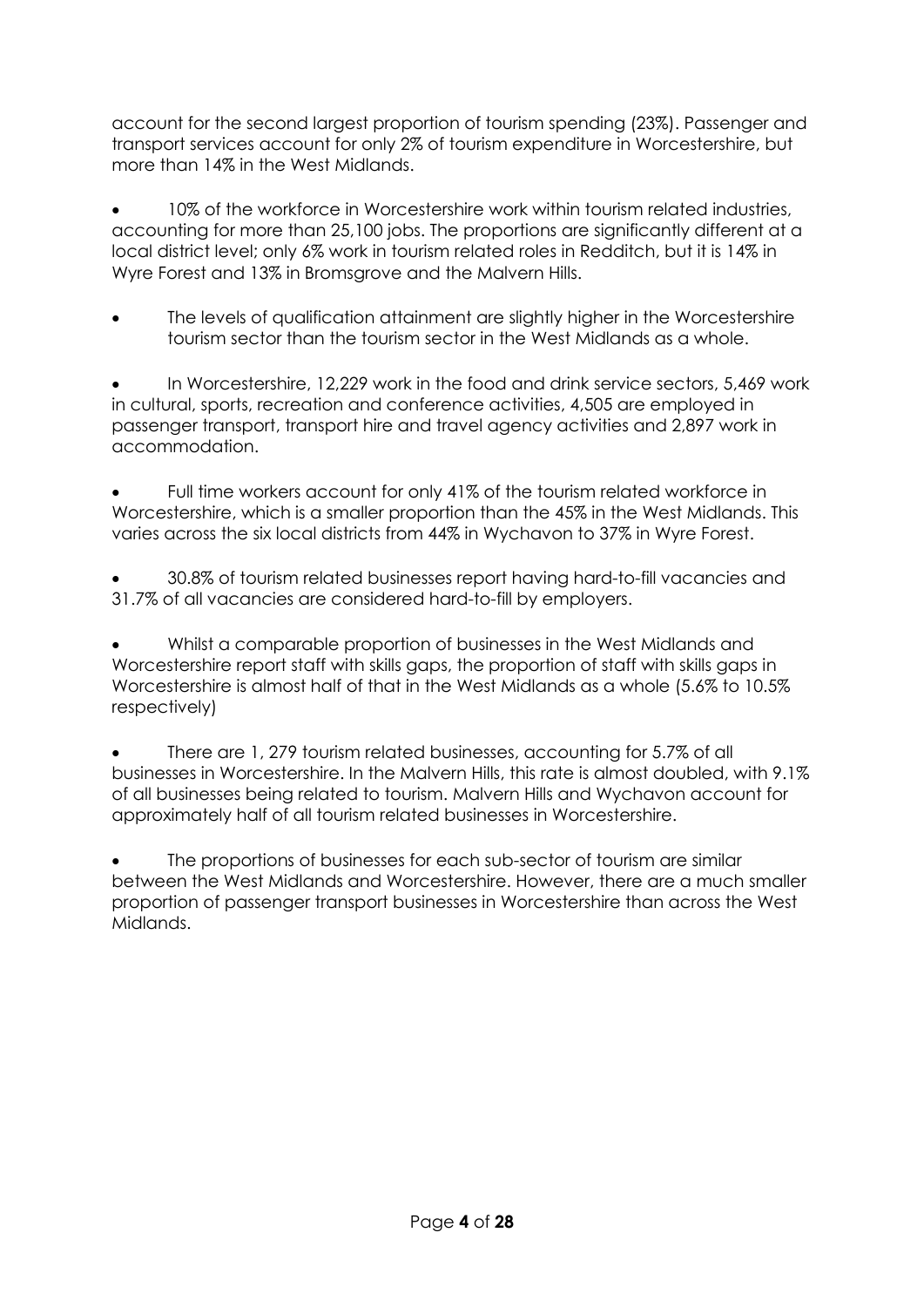## **2) Introduction and Background**

Worcestershire is a part of the 'Heart of England,' which also encompasses Birmingham, the Black Country, Coventry, Warwickshire, Herefordshire, Stratford-on-Avon, Shropshire and Staffordshire.

Tourism is a vital part of the Worcestershire economy. The area caters to a range of different tourism related sectors, including:

- Leisure Tourism
- Business Tourism
- Accommodation
- Food and Beverage
- Transport

### **Leisure Tourism**

Destination Worcestershire, (the official Destination Management Organisation which feeds into the national tourism body Visit England) promotes the highly rural nature and the history of the county, with a large majority of pictures on the official tourism website showing natural sites of beauty and historical places of interest.

There are a wide variety of different visitor attractions in Worcestershire, some of which are included below.

The West Midlands Safari Park is one of the most important visitor attractions in Worcestershire. It is the third most visited zoo or park in the country; in 2009, there were over 580,000 paid admissions to the park, with a further 164,000 complimentary and free return visitors.

The park primarily markets towards younger children and families, but there have been recent considerations to develop a conference centre, hotel and water park at the existing site. The park already includes a variety of attractions such as the safari itself, a theme park, aquarium, reptile house, Hippo Lake and a monorail system.

The Severn Valley Railway, located in Kidderminster, is the sixth most visited paid attraction in the West Midlands with 225,000 visitors in 2010. This decreased by 4.4% in 2011, to only 215,000. The railway runs from Kidderminster to Bridgnorth in Shropshire. Whilst there have been discussions concerning increasing the length of the track and joining with other locations, such as the Ironbridge Gorge in Telford, at present there are no plans for any extension, and even if they were undertaken, would take more than 20 years to complete.

Another source of visitors is the Malvern Hills and the other Areas of Outstanding Natural Beauty in Worcestershire. The Cotswolds and other extensive nature reserves, including the Knapp and Papermill reserve, Tiddesly Wood and the Christopher Cadbury Wetland Reserve at Upton Warren. In 2009, there were an estimated 1.7 million trips made by visitors to the Malvern Hills, contributing a total spend of £81.5 (including travel costs), creating almost 1,200 additional jobs in the area.

There is a variety of heritage and cultural sites in Worcestershire. Worcester Cathedral, Elgar's birthplace, Discover History – The Worcester Story and National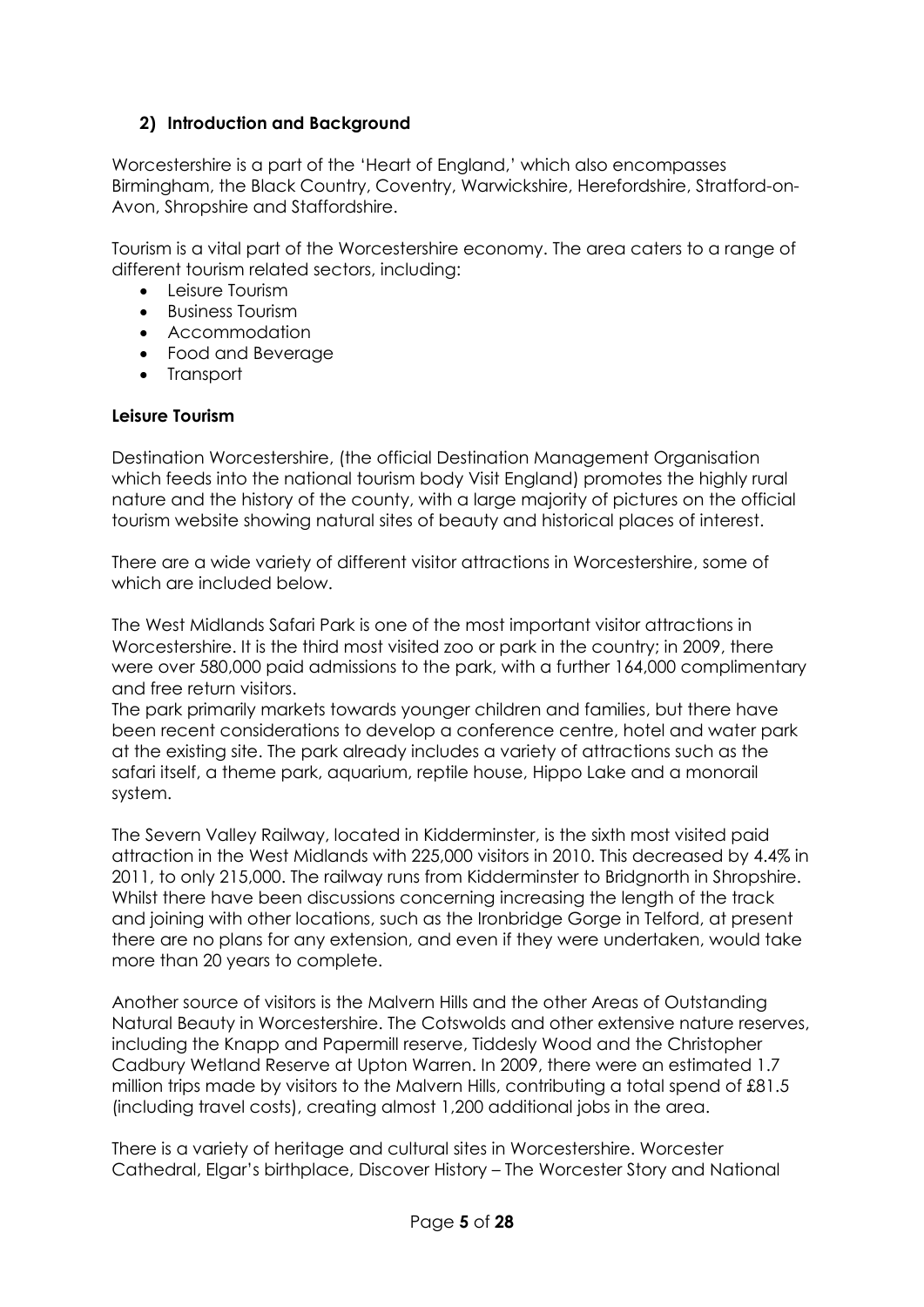Trust properties like Hanbury Hall are all important heritage attractions that have an international appeal for visitors. Historical sites, particularly those connected to the civil war, are important visitor attractions, with a variety of sites in Worcester itself.

### **Business Tourism**

There are a wide variety of venues available for business tourism, including the Three Counties Showground, with space for 2,200 delegates. There are over 40 conference centres in the county, including purpose built conference centres like Farncombe Conference Centre as well as a variety of hotels, sporting stadiums and stately homes offering conference, meeting and event facilities. Conferences and meetings are highly important for the attractions in Worcestershire; with several leisure tourism venues also offering facilities for business tourism, such as the Severn Valley Railway, the Malvern Theatres, the Elgar Birthplace Museum as well as countryside centres with green credentials.

Team building activities are also advertised in the area, including the Go Ape! No. 1 Tree Top Adventure course in the Wyre Forest and Top Barn Farm. This also helps to combine leisure tourism attractions with business tourism; bringing these business visitors to the area can lead to them being repeat visitors to the leisure attraction.

## **Events**

There are also several large exhibitions and events that take place in Worcestershire including those at the Three Counties Showground. These range of events include trade shows, flea markets, antique fairs and motor-shows as well as the major agricultural, horticultural and food and drink shows that are held every year. The Worcester Victorian Christmas Fayre is an annual event held in the city of Worcester every year and attracts in excess of 100,000 people. Other popular events include those held at the Severn Valley Railway including the 1940's weekend and Santa Steam Safari's, events at West Midland Safari and Leisure Park as well as food and drink events like the British Asparagus Festival and the Pershore Plum Festival. There are also a huge variety of festivals growing year on year including the Broadway Arts Festival, Malvern walking Festival and the Love Worcester Heritage Festival.

The annual sporting calendar is also very important to Worcestershire attracting sports enthusiasts to events at Worcester Racecourse, Worcester Warriors Rugby Football Club, Worcestershire County Cricket Club, Shelsley Motorsport as well as river regattas and cycle races.

## **Accommodation**

Accommodation is an important part of the tourism sector in Worcestershire; there are 131 accommodation related businesses in Worcestershire. These vary from farm holidays and caravans to B&Bs and even four star hotels.

Destination Worcestershire also suggests a variety of 'themed visits,' such as Family Breaks, Romantic Breaks, Heritage Breaks, Boating Breaks, environmentally friendly holidays and 'tasty breaks' which focuses on providing good food from the local area. This allows for a broader potential market for overnight visitors to the area.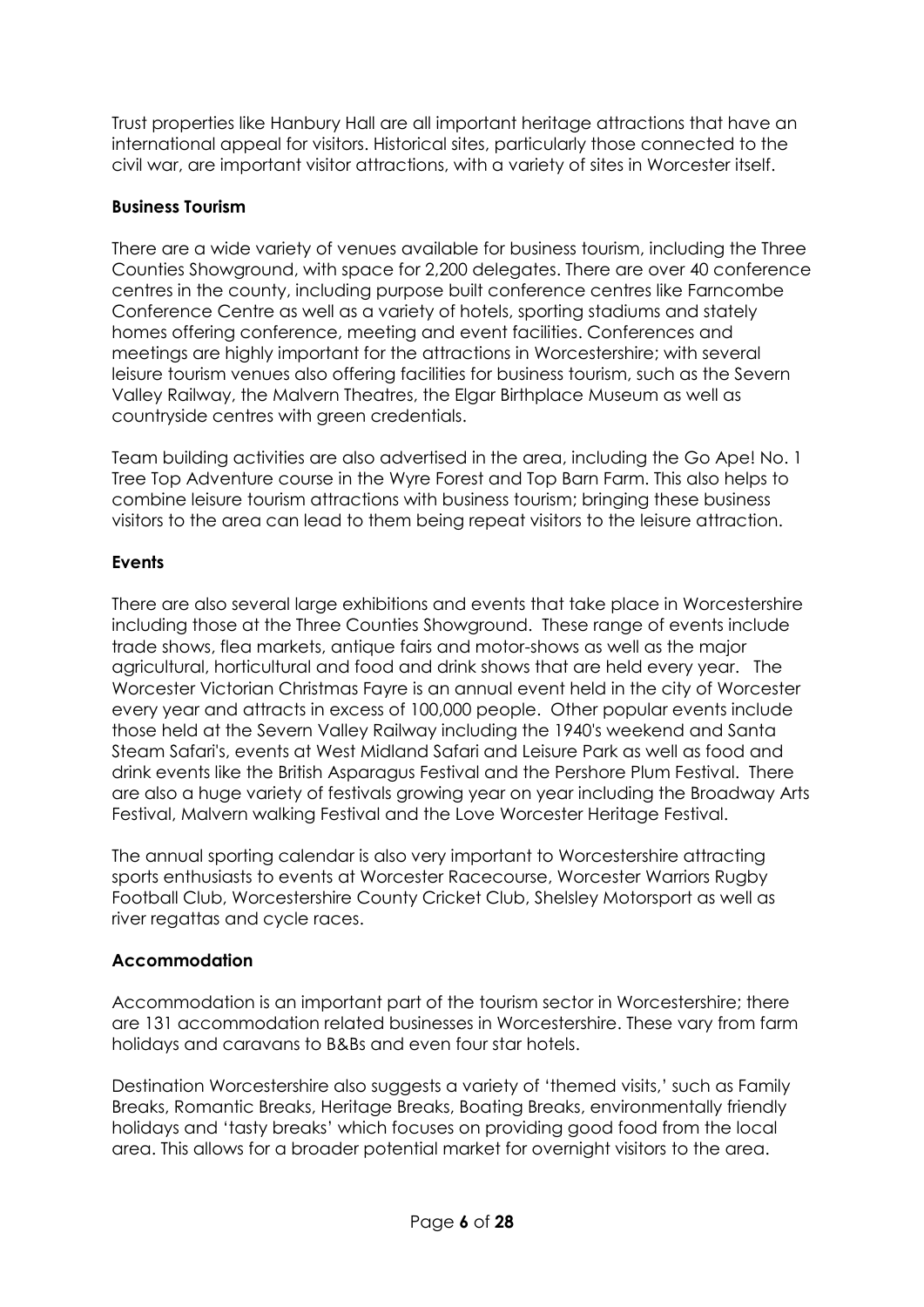Overnight accommodation is an important part of the visitor economy and should be encouraged, as on average, overnight tourists spend more than two and a half times more than day visitors.

### **Food and Beverage**

Food and beverage serving businesses are an important part of the tourism industry in Worcestershire, with a wide range of different styles and qualities available. Over two-fifths of all tourism related businesses in Worcestershire are food and beverage serving ones.

There are a wide range of different food and drink serving businesses in Worcestershire, ranging from restaurants, hotels, pubs, cafes, tea rooms and even high street providers. There are several AA rosette approved hotels that provide high quality food to their guests.

As mentioned before, there are opportunities for food and drink breaks in Worcestershire, including cooking breaks, where visitors can develop their skills. There are also recommended accommodation, which serve high standards of food and drink.

## **Transport**

Transport is a key part of a visitor economy. Worcestershire has a variety of different methods for tourists to be able to travel around.

Automobile transport is the key to getting around in Worcestershire; whilst there is a focus on walking and hiking at various tourist locations, the key method of visiting these different areas is by car. The M5 connects Worcestershire with Birmingham and the North, whilst the M42 connects the area to the M40 and the South. Several Aroads also run through Worcestershire such as the A442 and A449, which connect the county with Shropshire in the North and Herefordshire in the South.

There are also strong rail links in Worcestershire; several of the large towns have railway stations, including Worcester (which has two separate stations: Foregate Street and Shrub Hill), Redditch, Kidderminster, Bromsgrove, Droitwich Spa and Malvern (which has two separate stations: Great Malvern and Malvern Link). The area is directly linked with train routes to Birmingham, Hereford, Cheltenham, Bristol, The Cotswolds, Oxford and London Paddington.

There are several different bus services run throughout Worcestershire; the majority of these are short services which serve local geographic areas and single local authorities. However, there are longer routes, which include areas such as Stratfordon-Avon, thereby improving the accessibility of the county.

Whilst there are no airports within Worcestershire itself, Birmingham International airport is only 40 minutes drive and less than 90 minutes by railway.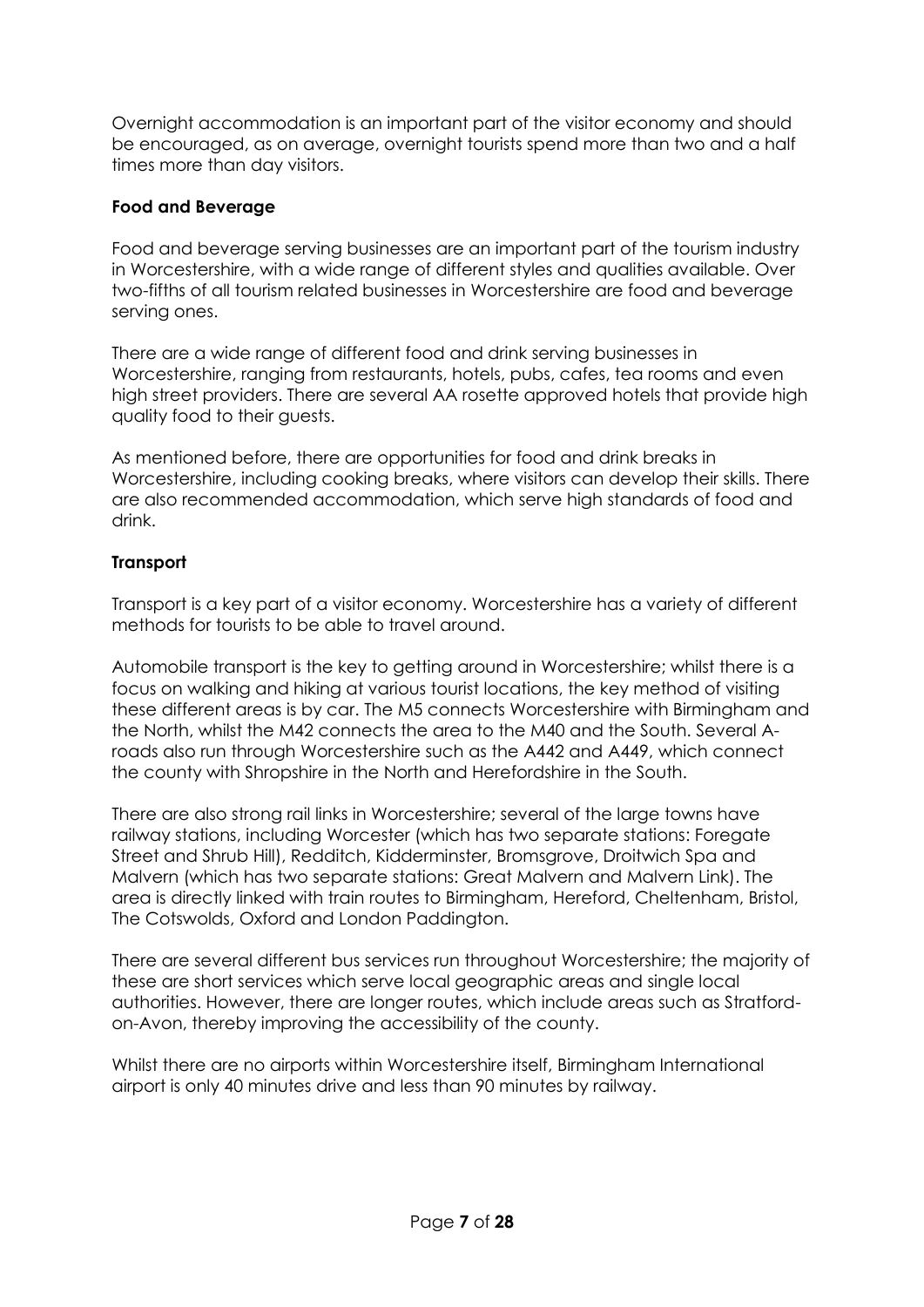# **3) Methodology**

In order to understand the impact of tourism in Worcestershire, data has been collected for 15 key areas. These included:

- **1)** Total domestic annual trips (including a rolling 3 year average)
- **2)** Total domestic annual overnight trips (including a rolling 3 year average)
- **3)** Total domestic annual spend (including a rolling 3 year average)
- **4)** Number of international visitors
- **5)** Value of tourism expenditure by visitor type (domestic overnight, day visitor etc)
- **6)** Value of tourism expenditure by activity (e.g. accommodation, transport, activities, food and drink)
- **7)** Total tourism related employment (total number and as a percentage of all sector workforce)
- **8)** Tourism related employment by industry
- **9)** Tourism related employment by industry and by nature (e.g. full time and part time)
- **10)** Tourism related employment by occupation
- **11)**Percentage of tourism related businesses reporting hard to fill vacancies
- **12)**Percentage of tourism related businesses reporting skills gaps
- **13)**Qualification levels of tourism related employees
- **14)** Total number of tourism related businesses
- **15)** Total number of tourism related businesses by industry.

It will also be important to include two other pieces of information, with the data for Worcestershire.

- **Regional Comparator**: It will be useful to compare the performance of Worcestershire to the rest of the West Midlands and see if Worcestershire if performing above or below the regional average. This will help to identify areas that require improvement and will show which areas are suffering on a regional level.
- **District Data**: As well as producing data for the County as a whole, it will also be useful, where possible, to break down data to include information at a smaller, more local level, such as by district or including the major individual towns. This will help to show the areas that tourism has the greatest impact and where it has the least impact.

There will not always be available data at smaller, local levels due to the types of data being collected.

**Note:** At present it is not possible to give accurate, up to date information about tourism related employment by occupation for Worcestershire. This data is not currently available and will not be available until the results of the 2011 census have been fully published.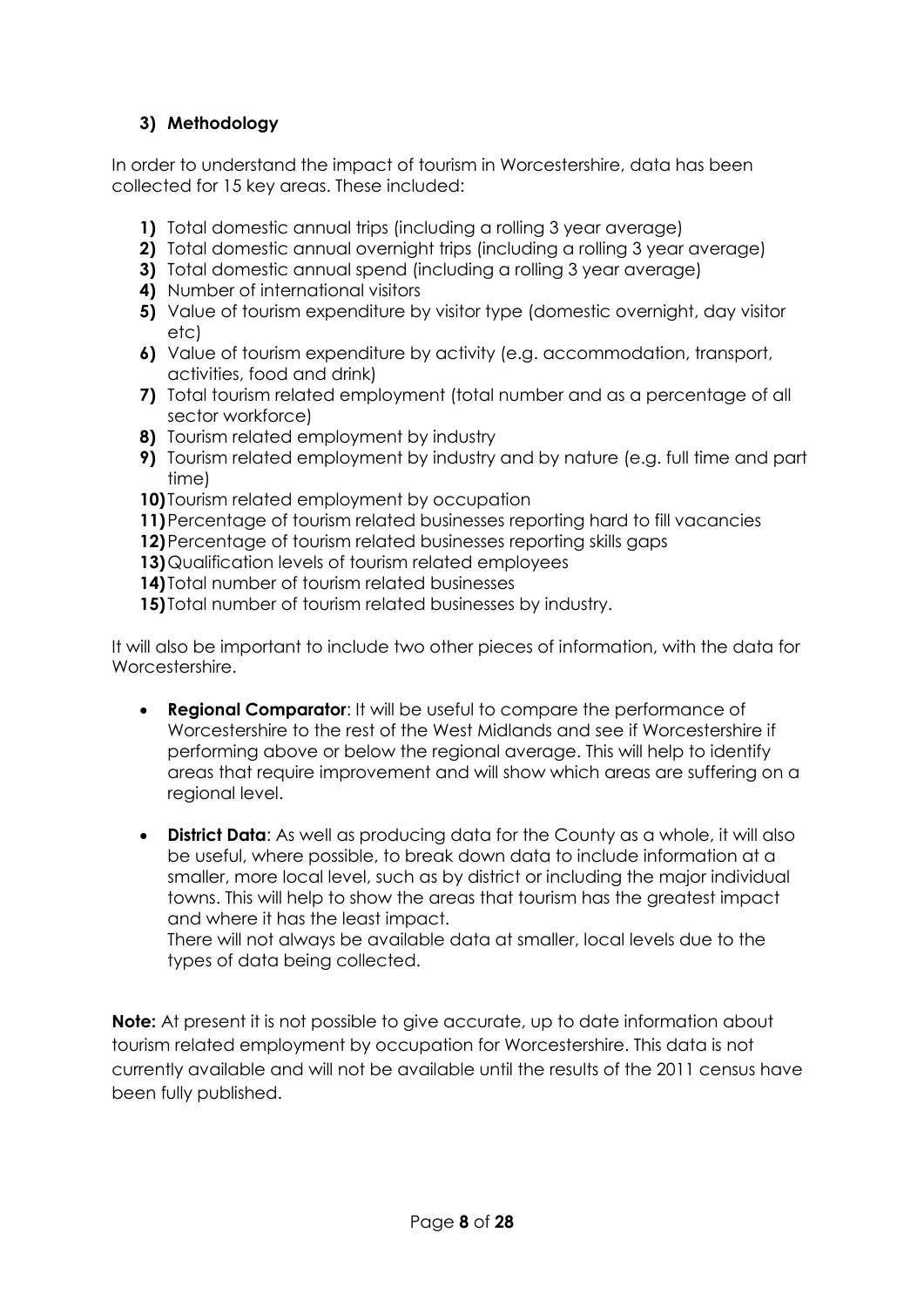# **4) Findings**

The following chapter sets out the key findings from the project, divided into the 15 key areas identified above:

## **Visitors: Numbers and Domestic Spending**

## **1) Total domestic annual trips (including a rolling 3 year average)**

| <b>Geographical Location</b><br><b>Average Number of Total</b><br>Domestic Trips 2009-2011<br>(000s of trips) |       | <b>Percentage of Average Number</b><br>of Total Annual Trips to<br>Worcestershire 2009-2011 |  |
|---------------------------------------------------------------------------------------------------------------|-------|---------------------------------------------------------------------------------------------|--|
| Worcestershire                                                                                                | 738   | 100%                                                                                        |  |
| <b>Bromsgrove</b>                                                                                             | 49    | $6.6\%$                                                                                     |  |
| <b>Malvern Hills</b><br>$\bullet$                                                                             | 151   | 20.7%                                                                                       |  |
| Redditch<br>$\bullet$                                                                                         | 63    | 8.5%                                                                                        |  |
| <b>Worcester City</b>                                                                                         | 183   | 24.8%                                                                                       |  |
| Wychavon<br>$\bullet$                                                                                         | 179   | 24.3%                                                                                       |  |
| <b>Wyre Forest</b><br>$\bullet$                                                                               | 113   | 15.3%                                                                                       |  |
| <b>West Midlands</b>                                                                                          | 9,263 | N/A                                                                                         |  |

Table 1.1 Annual Total Domestic trips 2009-2011

Source: Great Britain Survey Analysis 2009-2011, Visit England, 2011

The two locations with the greatest number of total domestic annual trips are Worcester City and Wychavon, with an annual average of 183,000 and 179,000 trips respectively. These two local authorities alone account for almost half of all trips to Worcestershire. Malvern Hills is the next most visited with 151,000 trips, over a fifth of the total number of trips.

The two local authorities with the fewest average annual trips are Redditch (63,000) and Bromsgrove (49,000), accounting for only 8.5% and 6.6% of the total number of domestic trips respectively. These two areas are identified as receiving the lowest overall impact from tourism throughout the report.

### **2) Total domestic annual overnight trips**

| Geographical<br>Location           | <b>Average Number of Total</b><br>Domestic Nights 2009-2011<br>(000s of Nights) | <b>Percentage of the Average</b><br><b>Number of Total Domestic</b><br><b>Overnight Trips to Worcestershire</b><br>2009-2011 |
|------------------------------------|---------------------------------------------------------------------------------|------------------------------------------------------------------------------------------------------------------------------|
| Worcestershire                     | 2,106                                                                           | 100%                                                                                                                         |
| Bromsgrove<br>$\bullet$            | 80                                                                              | 3.8%                                                                                                                         |
| <b>Malvern Hills</b>               | 480                                                                             | 22.8%                                                                                                                        |
| Redditch<br>$\bullet$              | 163                                                                             | $7.7\%$                                                                                                                      |
| <b>Worcester City</b><br>$\bullet$ | 505                                                                             | 24.0%                                                                                                                        |
| Wychavon<br>$\bullet$              | 444                                                                             | 21.1%                                                                                                                        |
| Wyre Forest<br>$\bullet$           | 434                                                                             | 20.6%                                                                                                                        |
| <b>West Midlands</b>               | 19,976                                                                          | N/A                                                                                                                          |

Table 2.1 Average Total Domestic Nights 2008-2010

Source: Great Britain Survey Analysis 2009-2011, Visit England, 2011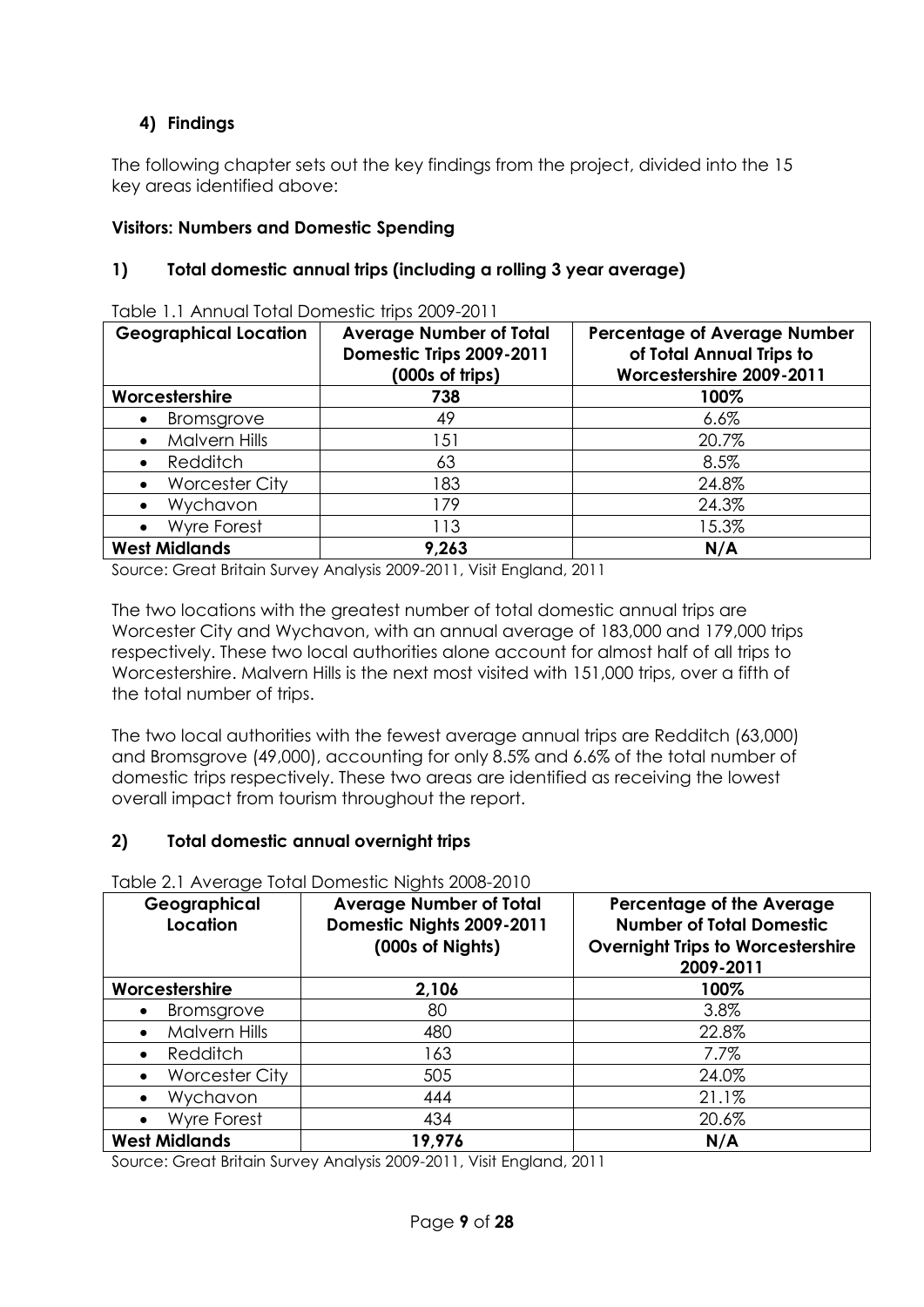Worcester City and the Malvern Hills receive the greatest number of trips each year, whilst Bromsgrove and Redditch receive the fewest. This reflects the nature of these different districts; the Malvern Hills are an international tourist attraction and Worcester City has a wide variety of historic and cultural attractions whilst Bromsgrove and Redditch are smaller towns with few tourist attractions for visitors.

|                                 | Holiday                                                                                    |                                                   | <b>Business</b>                                                                                    |                                                   | <b>VFR</b>                                                                                         |                                                   |
|---------------------------------|--------------------------------------------------------------------------------------------|---------------------------------------------------|----------------------------------------------------------------------------------------------------|---------------------------------------------------|----------------------------------------------------------------------------------------------------|---------------------------------------------------|
| Geographical<br>Location        | Average<br><b>Domestic</b><br>Holiday<br><b>Nights</b><br>2009-2011<br>(000s of<br>Nights) | $%$ of<br>total<br>Over<br>night<br><b>Visits</b> | Average<br><b>Domestic</b><br><b>Business</b><br><b>Nights</b><br>2009-2011<br>(000s of<br>Nights) | $%$ of<br>total<br>Over<br>night<br><b>Visits</b> | Average<br><b>Domestic</b><br><b>Business</b><br><b>Nights</b><br>2009-2011<br>(000s of<br>Nights) | $%$ of<br>total<br>Over<br>night<br><b>Visits</b> |
| Worcestershire                  | 838                                                                                        | 39.8%                                             | 171                                                                                                | 8.1%                                              | 1097                                                                                               | 52.1%                                             |
| <b>Bromsgrove</b><br>$\bullet$  | 23                                                                                         | 28.8%                                             | $12 \overline{ }$                                                                                  | 15.0%                                             | 45                                                                                                 | 56.3%                                             |
| Malvern Hills<br>$\bullet$      | 264                                                                                        | 55.0%                                             | 43                                                                                                 | 9.0%                                              | 173                                                                                                | 36.0%                                             |
| Redditch<br>$\bullet$           | 29                                                                                         | 17.8%                                             | 8                                                                                                  | 4.9%                                              | 126                                                                                                | 77.3%                                             |
| Worcester<br>$\bullet$<br>City  | 98                                                                                         | 19.4%                                             | 69                                                                                                 | 13.7%                                             | 338                                                                                                | 66.9%                                             |
| Wychavon<br>$\bullet$           | 162                                                                                        | 36.5%                                             | 39                                                                                                 | 8.8%                                              | 243                                                                                                | 54.7%                                             |
| <b>Wyre Forest</b><br>$\bullet$ | 262                                                                                        | 60.4%                                             | $\Omega$                                                                                           | 0.0%                                              | 172                                                                                                | 39.6%                                             |
| <b>West Midlands</b>            | 7039                                                                                       | 35.2%                                             | 3419                                                                                               | 17.1%                                             | 9518                                                                                               | 47.6%                                             |

Table 2.2 Average Total Domestic Nights by purpose 2008-2010

Source: Great Britain Survey Analysis 2009-2011, Visit England, 2011

On average, visitors are 4.6% more likely to stay overnight for a holiday in Worcestershire than in the West Midlands region as a whole. The table above shows the variance between the districts as holiday locations where visitors want to stay overnight. Over 50% of overnight visitors to the Malvern Hills are staying for holidays, whilst less than one-fifth of overnight visitors to Redditch and Worcester City stay for holidays.

Less than one in twelve visitors stay overnight in Worcestershire for Business purposes. Whilst the proportion is much higher in Bromsgrove (15%), less than 5% of visitors of overnight visitors to Redditch stay for business and none in the Wyre Forest. This is worrying as business tourists are more likely to spend more money and increasing the demand for business trips may raise tourism revenue. The West Midlands rate of business tourism overnight stays is more than double the rate in Worcestershire.

The majority (52.1%) of overnight visits to Worcestershire are to visit friends and relatives (VFR) . In the more leisure tourism focused areas, such as Malvern and the Wyre Forest, this accounts for approximately a third of trips. However, in areas such as Redditch, more than three-quarters of overnight trips are for VFR purposes. VFR visitors tend to spend far less, due to not having to pay for accommodation or food and drink.

By examining the number of Domestic Overnight nights and the total number of trips, the average number of nights per trip can be worked out. From this it can be shown that there is significant variance between the different districts. Wychavon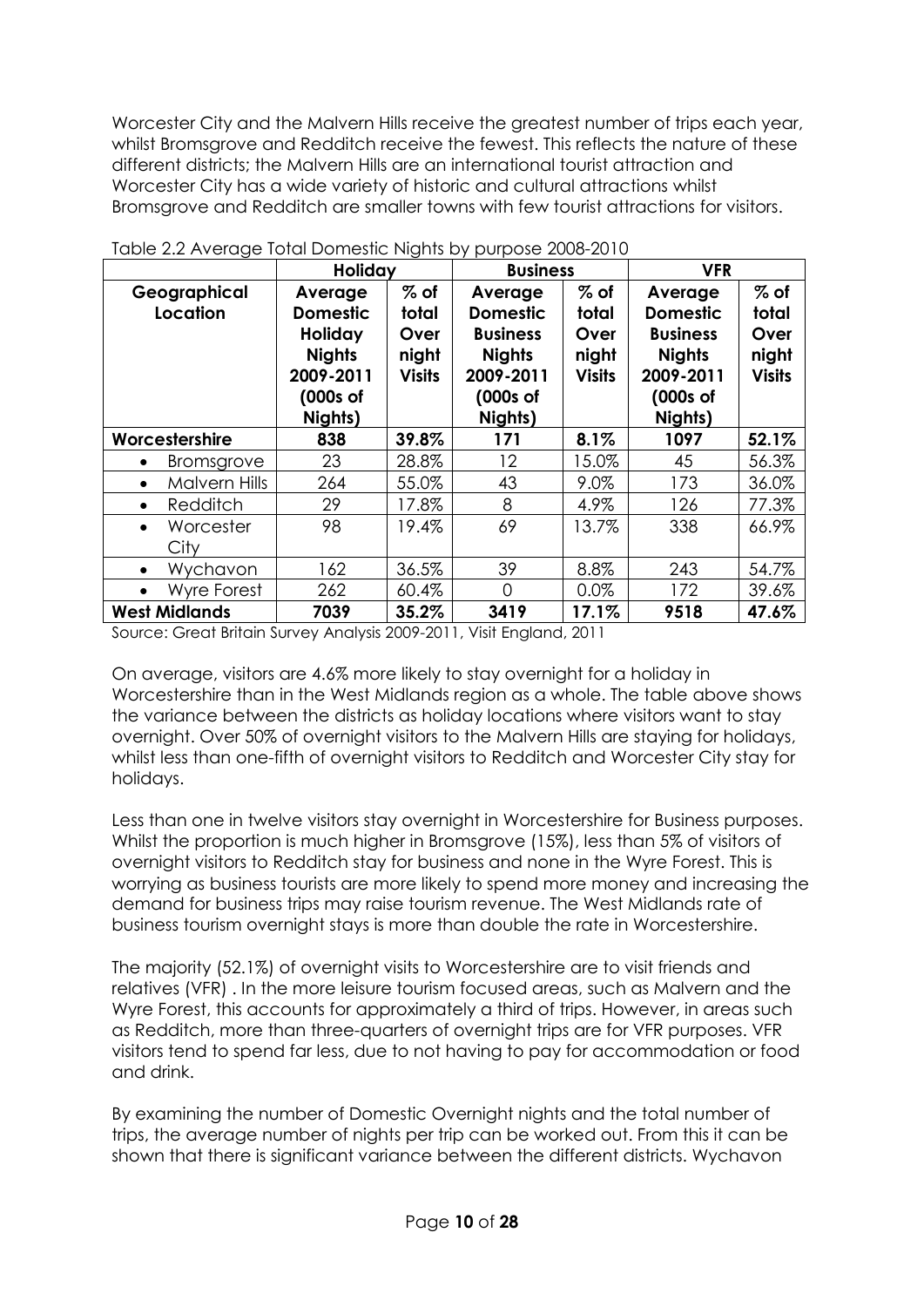has the largest average number of nights per trip (3.1) whilst Bromsgrove has the fewest with only 1.7 nights per trip.

Overnight trips to Worcestershire tend to last 0.3 nights longer than those to the West Midlands as a whole.

| <b>Geographical Location</b>       | <b>Total Domestic</b><br>Nights 2009-2011 | <b>Total Domestic</b><br><b>Overnight Trips</b><br>(average 2009-<br>2011) (000s of Trips) | Average<br>Number of<br><b>Nights per Trip</b> |
|------------------------------------|-------------------------------------------|--------------------------------------------------------------------------------------------|------------------------------------------------|
| Worcestershire                     | 2,106                                     | 738                                                                                        | 2.9                                            |
| Bromsgrove<br>٠                    | 80                                        | 49                                                                                         | 1.6                                            |
| <b>Malvern Hills</b><br>$\bullet$  | 480                                       | 151                                                                                        | 3.2                                            |
| Redditch<br>$\bullet$              | 163                                       | 63                                                                                         | 2.6                                            |
| <b>Worcester City</b><br>$\bullet$ | 505                                       | 183                                                                                        | 2.8                                            |
| Wychavon<br>$\bullet$              | 444                                       | 179                                                                                        | 2.5                                            |
| <b>Wyre Forest</b><br>$\bullet$    | 434                                       | 113                                                                                        | 3.8                                            |
| <b>West Midlands</b>               | 19,976                                    | 9,263                                                                                      | 2.2                                            |

Table 2.3 Total Domestic Nights, Trips and average number of nights per trip

Source: Total Domestic Overnight Trips 2009-2011, Visit England, 2011

## **3) Total Domestic Annual Spend**

The average total domestic annual spend of visitors to Worcestershire was £87 million from 2009-2011. More than 75%, or £68 million, of this is spent in just three local districts: Wychavon, Worcester City and Malvern Hills. Only £20 million was spent in Bromsgrove, Redditch and Wyre Forest combined, making these three districts much less important for tourism spends in Worcestershire.

Worcestershire represents only 7.9% of the total domestic annual spend to the West Midlands.

Table 3.1 Average Total Domestic Annual Spend 2009-2011

| <b>Geographical Location</b> | <b>Average Total Domestic Annual</b><br><b>Spend 2008-2010 (£millions)</b> |
|------------------------------|----------------------------------------------------------------------------|
| Worcestershire               | 88                                                                         |
| Bromsgrove<br>$\bullet$      |                                                                            |
| Malvern Hills                | 26                                                                         |
| Redditch<br>$\bullet$        |                                                                            |
| <b>Worcester City</b>        | 18                                                                         |
| Wychavon                     | 24                                                                         |
| <b>Wyre Forest</b>           | 12                                                                         |
| <b>West Midlands</b>         | 1,120                                                                      |

Source: Great Britain Survey Analysis 2009-2011, Visit England, 2011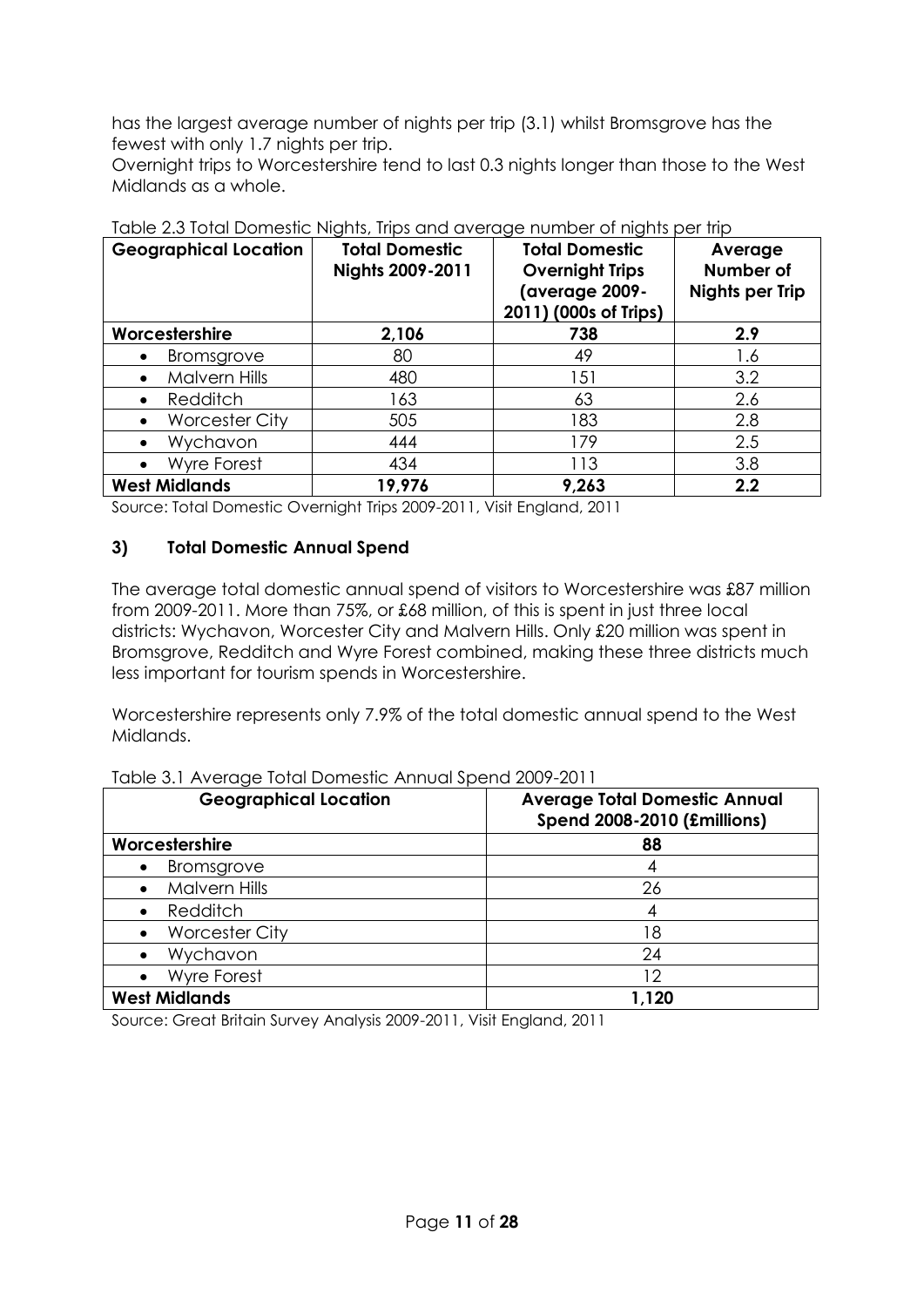## **4) Number of international visitors**

| <b>Geographical Location</b>                                                 | Average Number of International Visits 2009-<br>2011 |
|------------------------------------------------------------------------------|------------------------------------------------------|
| Worcestershire                                                               | 101,000                                              |
| <b>Droitwich</b>                                                             | 4,333                                                |
| Evesham<br>$\bullet$                                                         | 13,333                                               |
| Malvern (Great/Wells)                                                        | 16,333                                               |
| Worcester                                                                    | 38,333                                               |
| Other Towns<br>$\bullet$                                                     | 28,666                                               |
| <b>West Midlands (visit England, West</b><br>midlands regional summary 2010) | 1,608,000                                            |

Table 4.1 Average Number of International Visitors

Source: International passenger survey 2009-2011, ONS

Figure for 'Other towns' in Worcestershire derived by halving the figure for 'Other towns' in Herefordshire and Worcestershire.

Worcestershire accounts for 6.3% of the total number of visitors to the West Midlands.

Within Worcestershire, the most popular destination for international visits is Worcester City itself, accounting for 38% of visits. Droitwich, Evesham and Malvern combined receive fewer visitors than Worcester City (only 33, 999 compared to 38, 333). 'Other towns' in the Worcestershire area account for the remaining international visitors; 28.3% of visitors travel to one of the smaller towns in Worcestershire.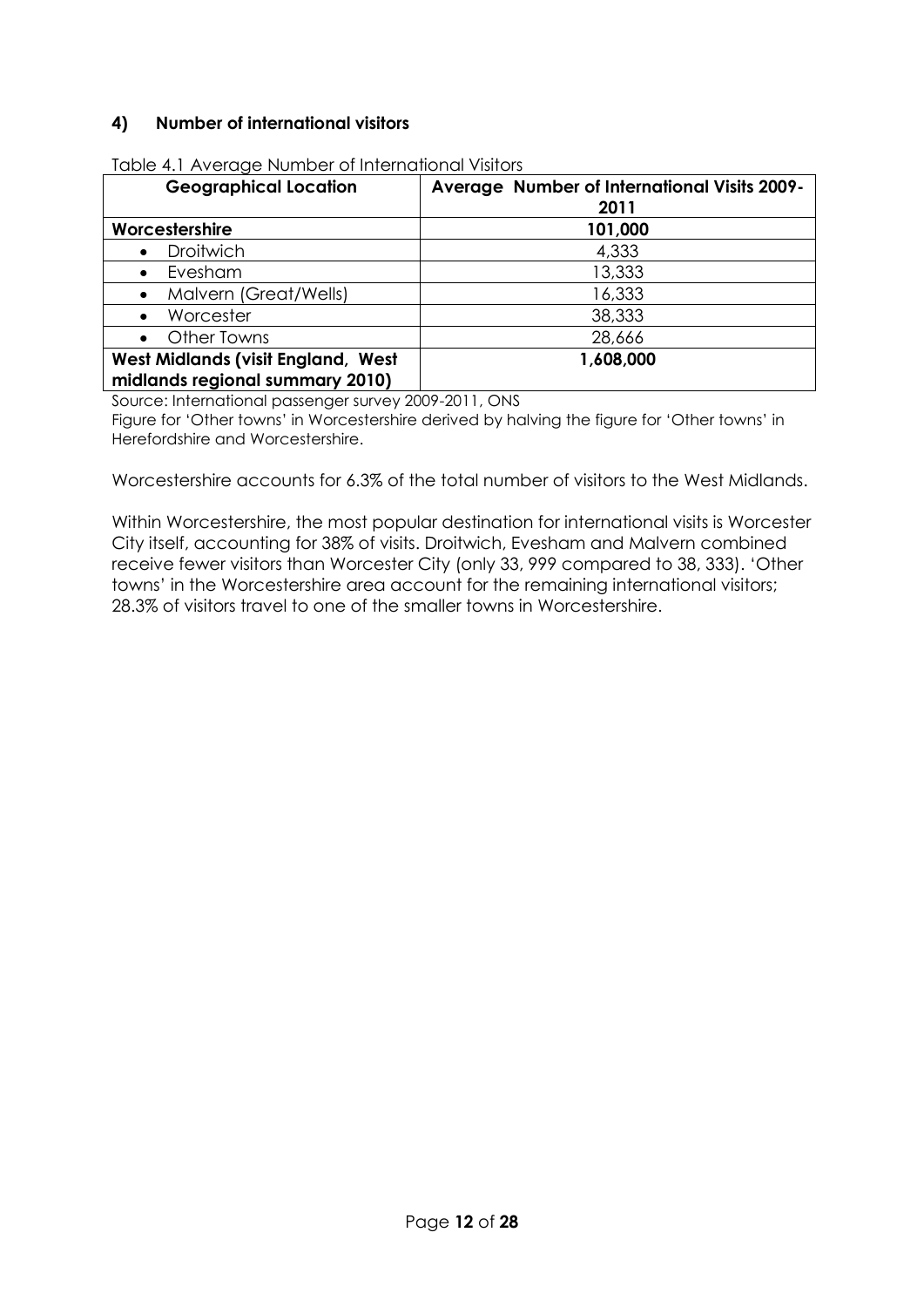## **Visitor Expenditure**

### **5) Value of Tourism Expenditure by Visitor Type (domestic overnight, day visitor etc)**

The total visitor expenditure to Worcester shire is £538 million. This is only 7.7% of the total tourism expenditure in the West Midlands.

| Geographical         | Tourism Expenditure (£m) |                 |                 |                 |              |  |
|----------------------|--------------------------|-----------------|-----------------|-----------------|--------------|--|
| Location             | Inbound                  | <b>Domestic</b> | <b>Domestic</b> | <b>Domestic</b> | <b>Total</b> |  |
|                      | <b>Visitors</b>          | Overnight       | Day             | Outbound        |              |  |
|                      |                          | <b>Visitors</b> | <b>Visitors</b> | <b>Visitors</b> |              |  |
| Worcestershire       | 38                       | 100             | 384             | 16              | 538          |  |
| <b>West Midlands</b> | 592                      | 1,204           | 3,916           | 1,277           | 6,989        |  |

| Table 5.1 Total Tourism Expenditure by Visitor Type |  |  |  |  |
|-----------------------------------------------------|--|--|--|--|
|-----------------------------------------------------|--|--|--|--|

Source: Estimated Tourism Expenditure 2008 (£m) by UK NUTS S3 Area and Visit Type, ONS, May 2011

71% of Tourism expenditure in Worcestershire comes from Domestic Day visitors. This is a much higher proportion than for the West Midlands as a whole (56% of the total expenditure).

Worcestershire accounts for 7.7% of the total tourism expenditure in the West Midlands.

Overall, visitor expenditure in the West Midlands is much more varied; over 6 times the proportion for Worcestershire is spent by domestic outbound visitors in the West Midlands. This makes the Worcestershire Visitor economy much more dependant on the Domestic Day Visitors and this could result in serious issues if the Domestic Day Visitor market was to decrease.

Chart 5.1 Expenditure by Visitor Type as a percentage of Total Visitor Expenditure (£m) in Worcestershire

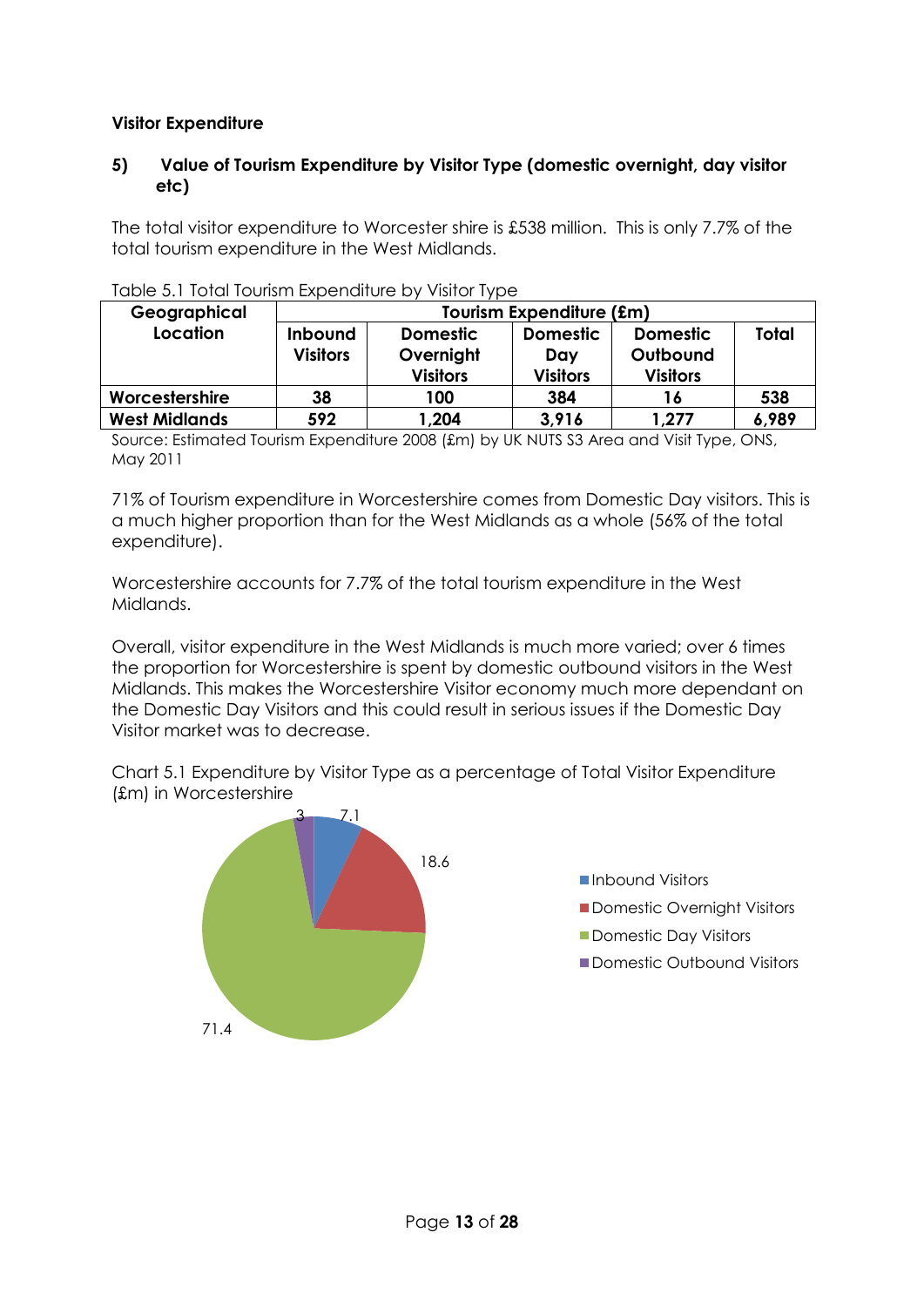Chart 5.2 Expenditure by Visitor Type as a percentage of Total Visitor Expenditure (£m) in the West Midlands



There is a difference between the figures for the total domestic annual spend shown above and the combined amount of Domestic Overnight Visitors, Domestic Day Visitors and Domestic Outbound spend. This may be a result of the models used to evaluate the domestic spends: Estimated Tourism Expenditure 2008 is based upon the London Local Area Tourism Impact model whilst the Great Britain Survey analysis is based upon a unique weighted model.

### **6) Value of tourism expenditure by activity (e.g. accommodation, transport activities, food & drink)**

| Geographical         | Tourism Expenditure (£m)                                    |                                                    |                                                  |                                                                  |                          |  |
|----------------------|-------------------------------------------------------------|----------------------------------------------------|--------------------------------------------------|------------------------------------------------------------------|--------------------------|--|
| Location             | <b>Accommo</b><br>dation<br>Services for<br><b>Visitors</b> | Food and<br><b>Beverage</b><br>serving<br>services | Passenger<br><b>Transport</b><br><b>Services</b> | Cultural,<br>Sport and<br><b>Recreational</b><br><b>Services</b> | Other<br><b>Products</b> |  |
| Worcestershire       | 46                                                          | 124                                                | 12                                               | 46                                                               | 310                      |  |
| <b>West Midlands</b> | 610                                                         | 1,451                                              | 1,017                                            | 460                                                              | 3,451                    |  |

Table 6.1 Tourism expenditure by activity

Source: Estimated Tourism Expenditure 2008 (£m) by UK NUTS S3 Area and Visit Type, ONS, May 2011

On average, tourism expenditure by product in Worcestershire accounts for 9.1% of the total expenditure for each product in the West Midlands. However, expenditure on passenger transport services in Worcestershire is a much lower proportion of the total West Midland expenditure (only 1.2%).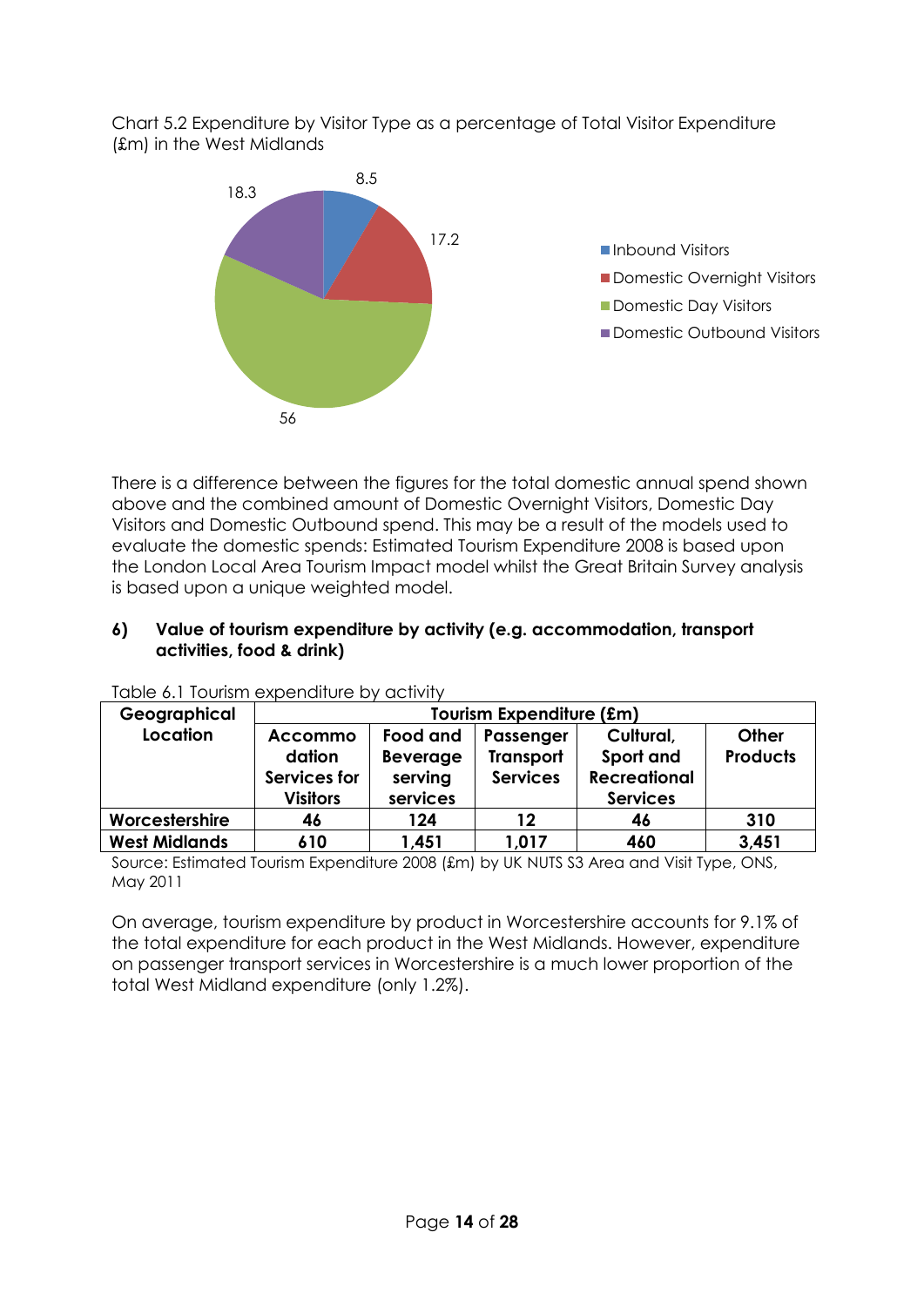Table 6.2 Tourism expenditure by activity as a percentage of total tourism expenditure

| Geographical         | Tourism Expenditure (% of total for each area) |                 |                  |                     |                 |
|----------------------|------------------------------------------------|-----------------|------------------|---------------------|-----------------|
| Location             | <b>Accommo</b>                                 | Food and        | Passenger        | Cultural,           | Other           |
|                      | dation                                         | <b>Beverage</b> | <b>Transport</b> | Sport and           | <b>Products</b> |
|                      | Services for                                   | serving         | <b>Services</b>  | <b>Recreational</b> |                 |
|                      | <b>Visitors</b>                                | services        |                  | <b>Services</b>     |                 |
| Worcestershire       | 8.6%                                           | 23.0%           | 2.2%             | 8.6%                | 57.6%           |
| <b>West Midlands</b> | 8.7%                                           | 20.8%           | 14.6%            | 6.6%                | 49.4%           |

Source: Estimated Tourism Expenditure 2008 (£m) by UK NUTS S3 Area and Visit Type, ONS, May 2011

The activity with the greatest proportion of spending in Worcestershire and the West Midlands is 'other products' which includes fairs, events and exhibitions. These account for approximately half of the total tourism expenditure in the West Midlands, but an additional 8.2% in Worcestershire.

Food and beverage serving services receives the second highest proportion of spending; with comparable percentages in both Worcestershire (23.0%) and the West Midlands (20.8%). Cultural, sport and recreational services attribute a two percent larger proportion of tourism expenditure in Worcestershire than in the West Midlands.

The greatest difference in proportions of tourism expenditure between Worcestershire and the West Midlands relate to Passenger Transport services. Passenger Transport accounts for nearly 15% of tourism expenditure in the West Midlands, but only 2.2% in Worcestershire. This may be due to the differences in scale between the two areas and the nature of visits to the area; visitors to the West Midlands may travel across a wide area such as Birmingham to Ironbridge, whilst visitors to Worcestershire have a much shorter distance to travel.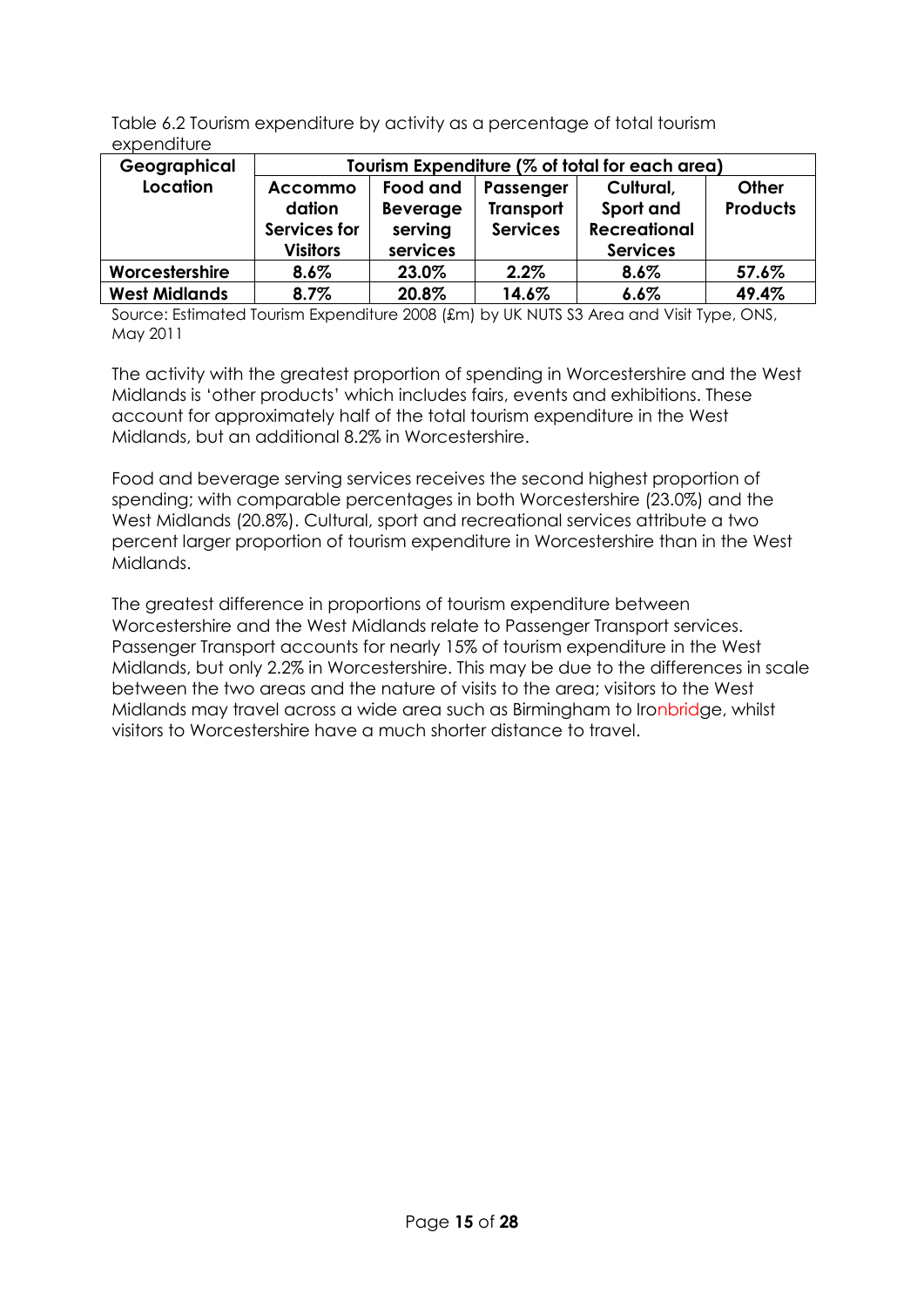## **Tourism Related Employment**

### **7) Total tourism related employment (total number and as a percentage of all sector workforce)**

| Geographical Location              | <b>Total Number in</b><br>tourism related<br>employment | % of all sector<br>Workforce | <b>Total Working</b><br>Population |
|------------------------------------|---------------------------------------------------------|------------------------------|------------------------------------|
| Worcestershire                     | 25,100                                                  | 10                           | 240,380                            |
| Bromsgrove<br>$\bullet$            | 4,700                                                   | 13                           | 36,150                             |
| Malvern Hills<br>٠                 | 3,500                                                   | 13                           | 26,920                             |
| Redditch                           | 2,400                                                   |                              | 40,000                             |
| <b>Worcester City</b><br>$\bullet$ | 4,900                                                   |                              | 54,440                             |
| Wychavon<br>$\bullet$              | 5,000                                                   | 10                           | 50,000                             |
| <b>Wyre Forest</b><br>$\bullet$    | 4,600                                                   | 14                           | 32,860                             |
| West Midlands                      | 226,300                                                 |                              | 2,514,440                          |

Table 7.1 Total number and proportion of workers in tourism related employment

Source: Tourism Employment 2009, Visit England

This table shows that there are marked differences in the numbers and percentages of workers employed in the tourism industry across Worcestershire. The highest numbers employed are in Wychavon and Worcester City, but the highest percentage of tourism employees compared to the rest of the economy is in Wyre. Forest, where is accounts for more than one job in every seven.

Worcestershire accounts for 9.6% of the total numbers of tourism related employment across the West Midlands.

| Geographical Location | Total Number in tourism<br>related employment | % of Tourism Related<br>employment in Worcestershire |
|-----------------------|-----------------------------------------------|------------------------------------------------------|
| Worcestershire        | 25,100                                        | 100.0                                                |
| Bromsgrove            | 4,700                                         | 18.7                                                 |
| <b>Malvern Hills</b>  | 3,500                                         | 13.9                                                 |
| Redditch              | 2,400                                         | 9.6                                                  |
| <b>Worcester City</b> | 4,900                                         | 19.5                                                 |
| Wychavon              | 5,000                                         | 19.9                                                 |
| <b>Wyre Forest</b>    | 4,600                                         | 18.3                                                 |

Table 7.2 Percentage of Tourism Related employment by local authority

Source: Tourism Employment 2009, Visit England

Wychavon accounts for almost one fifth of the total numbers of tourism related employment in Worcestershire and Worcester City accounts for another 19.5%. There are comparable numbers between 4 of the 6 local authorities, with less than 1.6% between the Wychavon and the Wyre Forest.

However, the Malvern Hills and Redditch account for the smallest proportions of tourism related employment in Worcestershire. 13.9% and 9.6% respectively. This is surprising, due to the high value of visitor spend and high number of visitor trips in Malvern.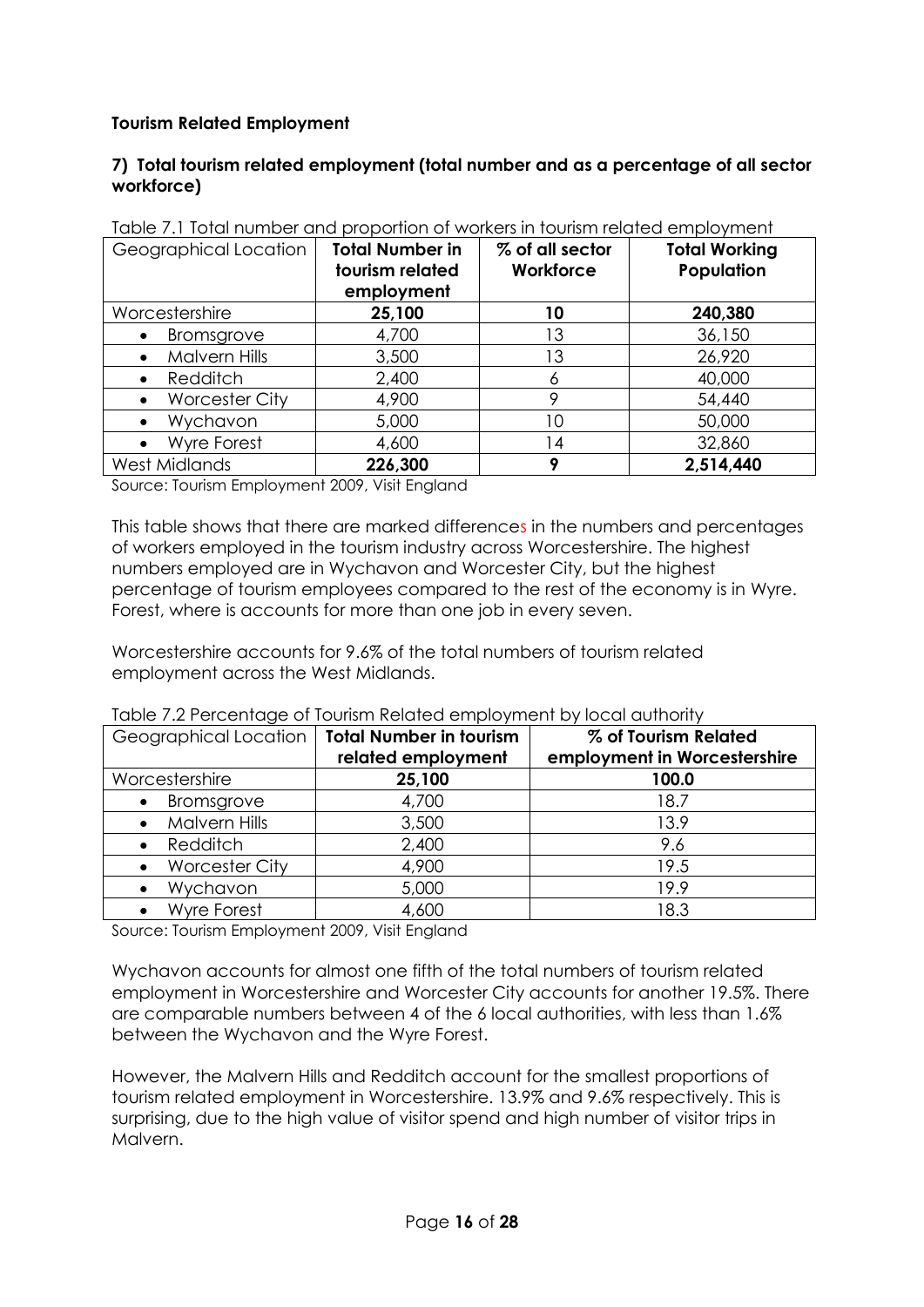# **8) Tourism related employment by industry**

Based upon the figure for the total numbers employed in the tourism sector, it is possible to approximate the numbers employed in the industry by industry. In order to estimate these, the proportions employed in each industry across the West Midlands were used and then applied to Worcestershire and the six districts making it up.

The largest proportion of staff is employed within the food and beverage serving activities. 48% of tourism related employees work in the 'food and beverage serving activities' sector.

The accommodation sector is the smallest employer of tourism related staff, with only 2,897 of the total number of employers, approximately 12% of the total number of tourism employees.

| Geographical         |                                                 |                                                                     | <b>Employment by Tourism Sector</b>                                                                    |                                                 | <b>Total</b> |
|----------------------|-------------------------------------------------|---------------------------------------------------------------------|--------------------------------------------------------------------------------------------------------|-------------------------------------------------|--------------|
| Location             | Food<br>activities<br>serving<br>everage<br>qnd | ultural,<br>recreation<br>conference<br>activities<br>sports,<br>ଡ଼ | <b>Iransport</b><br>travel<br>Passen<br>transport,<br>activities<br>dgency<br><b>Gel</b><br>hire<br>ଡ଼ | Accom<br>$\mathbf{S}$<br>for visitors<br>modati |              |
| Worcestershir        | 12,229                                          | 5,469                                                               | 4,505                                                                                                  | 2,897                                           | 25,100       |
| <b>Bromsgrove</b>    | 2,290                                           | 1,024                                                               | 844                                                                                                    | 542                                             | 4,700        |
| <b>Malvern Hills</b> | 1,705                                           | 763                                                                 | 628                                                                                                    | 404                                             | 3,500        |
| Redditch             | 1,169                                           | 523                                                                 | 431                                                                                                    | 277                                             | 2,400        |
| Worcester            | 2,387                                           | 1,068                                                               | 880                                                                                                    | 565                                             | 4,900        |
| Wychavon             | 2,436                                           | 1,090                                                               | 898                                                                                                    | 577                                             | 5,000        |
| Wyre Forest          | 2,241                                           | 1,002                                                               | 826                                                                                                    | 531                                             | 4,600        |
| <b>West Midlands</b> | 110,253                                         | 49,311                                                              | 40,621                                                                                                 | 26,115                                          | 226,300      |

#### Table 8.1 Employment by Tourism Sector

Source: Annual population survey, 2011.

Figures for Worcestershire and the local authorities have been estimated using the percentages for the West Midlands overall.

### **9) Tourism related employment by industry and by nature (e.g. full time and part time)**

In Worcestershire overall, only 41% of tourism related employment is full time. Almost three-fifths are only part time.

The highest proportions of full time staff are in Wychavon, Malvern Hills and Worcester City. These are the areas with the greatest numbers of visits per year and the highest visitor expenditure.

The Wyre forest has the lowest proportion of full time staff with only 37%, whilst Bromsgrove and Redditch are only slightly higher with 38%. Wyre may have fewer full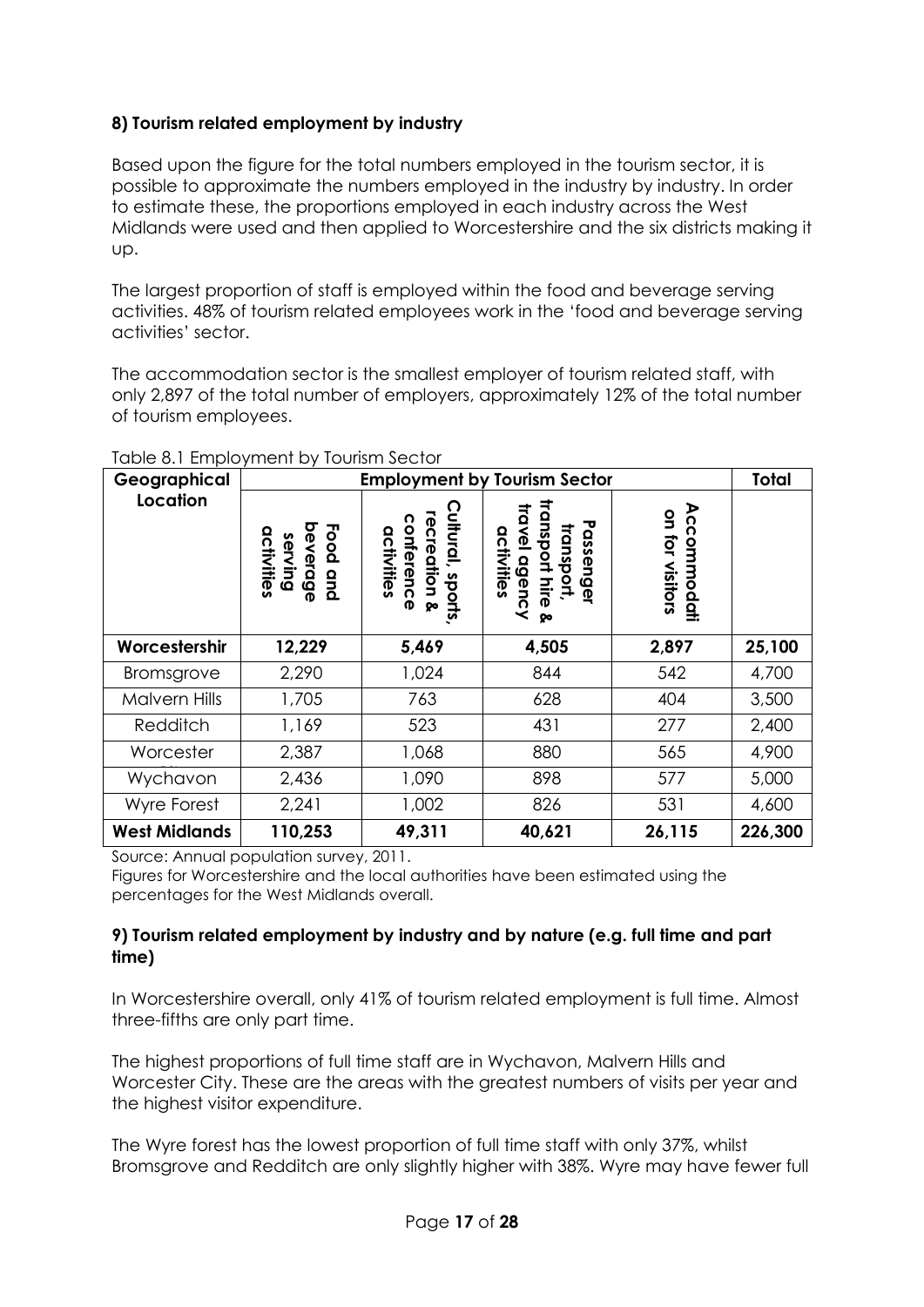time jobs due to the more rural nature of the area and the more seasonal nature of the tourism jobs.

|                          |         |                                               | <b>Nature of Employment</b> |                                               |  |
|--------------------------|---------|-----------------------------------------------|-----------------------------|-----------------------------------------------|--|
|                          |         | <b>Full Time</b>                              | <b>Part Time</b>            |                                               |  |
| Geographical<br>Location | Nombers | ш<br>mployment<br>৯৭<br>% of total<br>Tourism | Numbers                     | ш<br>Tourism<br>Employment<br>$\%$<br>of tota |  |
| Worcestershire           | 10,200  | 41%                                           | 14,900                      | 59%                                           |  |
| <b>Bromsgrove</b>        | 1,800   | 38%                                           | 2,900                       | 62%                                           |  |
| <b>Malvern Hills</b>     | 1,500   | 43%                                           | 2,000                       | 57%                                           |  |
| Redditch                 | 900     | 38%                                           | 1,500                       | 62%                                           |  |
| <b>Worcester City</b>    | 2,100   | 43%                                           | 2,800                       | 57%                                           |  |
| Wychavon                 | 2,200   | 44%                                           | 2,800                       | 56%                                           |  |
| Wyre Forest              | 1,700   | 37%                                           | 2,900                       | 63%                                           |  |
| <b>West Midlands</b>     | 102,500 | 45%                                           | 107,400                     | 55%                                           |  |

#### Table 9.1 Nature of Tourism Employment

Source: Tourism Employment 2009, Visit England

## **10) Tourism related employment by occupation**

At present it is not possible to give accurate, up to date information about tourism related employment by occupation for Worcestershire. This data is not currently available and will not be available until the results of the 2011 census have been fully published.

### **11) Percentage of tourism related businesses reporting hard-to-fill vacancies**

|  | Table 11.1 Proportion of tourism related businesses reporting hard-to-fill vacancies |  |  |  |  |  |  |
|--|--------------------------------------------------------------------------------------|--|--|--|--|--|--|
|--|--------------------------------------------------------------------------------------|--|--|--|--|--|--|

| Geographical<br>Location | Tourism Related Businesses reporting hard-to-fill vacancies (%) |
|--------------------------|-----------------------------------------------------------------|
| Worcestershire           | $30.8\%$                                                        |
| <b>West Midlands</b>     | 33.6%                                                           |

Source: UK Employer Skills Survey, 2011

Worcestershire has a lower proportion of tourism related businesses reporting hardto-fill vacancies compared to the West Midlands as a whole. Tourism related businesses in Worcestershire are, proportionally, nearly 10% less likely to report hardto-fill vacancies than the West Midlands. This may be due to the different, more specialised roles in the West Midlands compared to Worcestershire, such as pilots.

|                              | TUDIO TITLE FIUTULE IIII YUCUTCICI UTU U DIODOFIIOTI OF UII YUCUTCICI. |  |  |  |
|------------------------------|------------------------------------------------------------------------|--|--|--|
| <b>Geographical Location</b> | Hard-to-fill vacancies as a percentage of all tourism                  |  |  |  |
|                              | vacancies $(\%)$                                                       |  |  |  |
| Worcestershire               | $31.7\%$                                                               |  |  |  |
| <b>West Midlands</b>         | 26.0%                                                                  |  |  |  |

Table 11.2 Hard-to-fill vacancies as a proportion of all vacancies.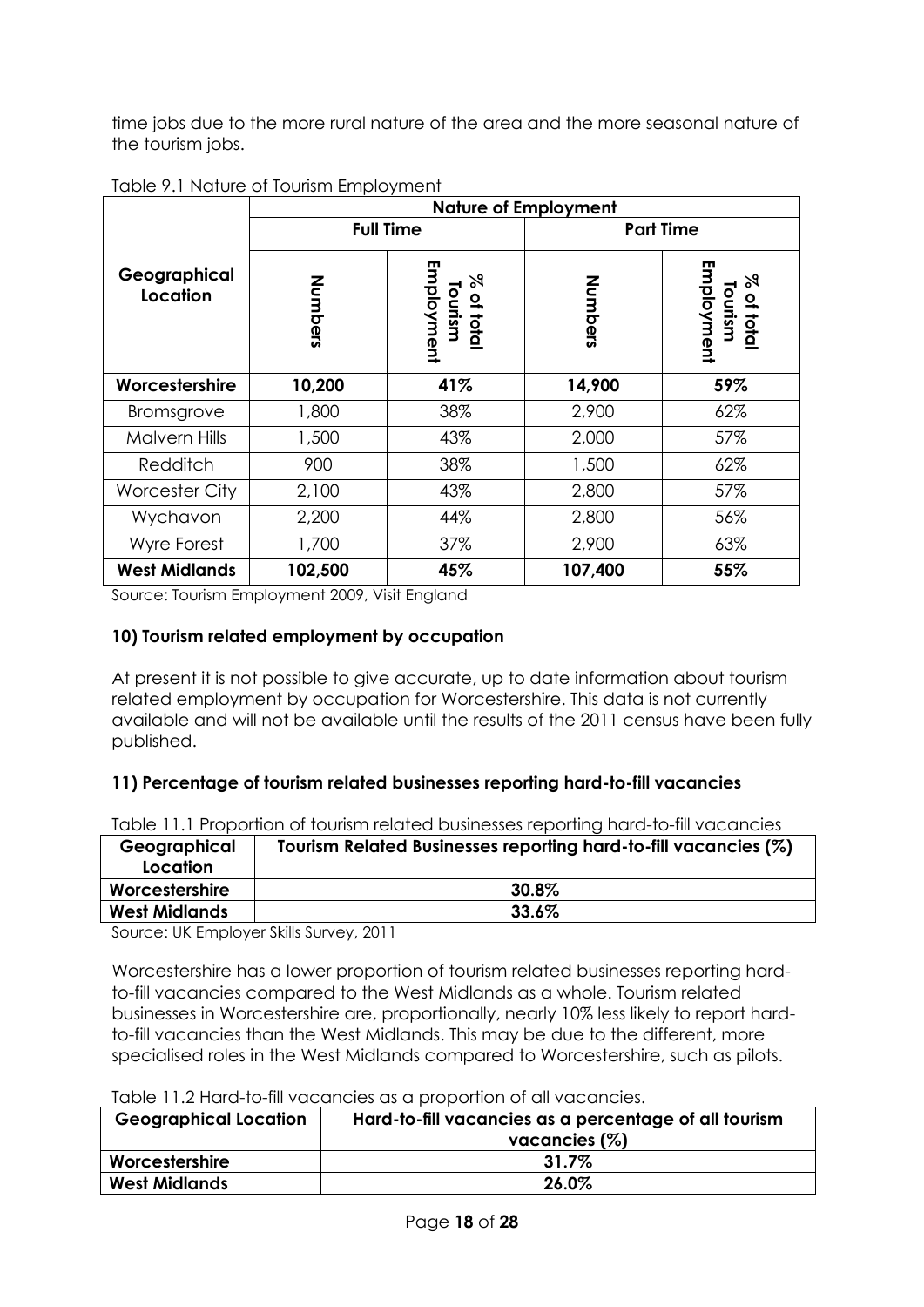Source: UK Employer Skills Survey, 2011

Worcestershire has a higher proportion of hard-to-fill vacancies compared to all tourism related vacancies than the West Midlands. An additional 5.7% of tourism roles are hard-to-fill.

These two tables suggest that there are fewer businesses in Worcestershire that report hard-to-fill vacancies than the West Midlands, but there are more hard-to-fill roles per business than in the West Midlands.

## **12) Percentage of tourism related businesses reporting skills gaps**

| rapid T2, F T Oroomago or positiossos ropormig sivilis gaps |  |  |  |  |  |
|-------------------------------------------------------------|--|--|--|--|--|
| Businesses reporting skills gaps (%)                        |  |  |  |  |  |
|                                                             |  |  |  |  |  |
| 19.1%                                                       |  |  |  |  |  |
| 20.2%                                                       |  |  |  |  |  |
|                                                             |  |  |  |  |  |

Table 12.1 Percentage of businesses reporting skills gaps

Source: UK Employer Skills Survey, 2011

Worcestershire has a lower proportion of tourism related businesses reporting skills gaps compared to the West Midlands as a whole. **Proportionally**, tourism related businesses are 5.6% less likely to report skills gaps in Worcestershire than in the West Midlands as a whole.

The table below shows the proportion of tourism related staff with skills gaps. Worcestershire has only half the proportion of employees with skills gaps compared to the West Midlands, despite comparable businesses reporting skills gaps. This suggests that there are fewer staff with skills gaps per business in Worcestershire than in the West Midlands.

|              | TODIE TZ.2 STOIT WITH SKIIIS GODS OS O DIODOFFIOR OF OIL TOURSM STOIT |  |
|--------------|-----------------------------------------------------------------------|--|
| Geographical | Percentage of staff with skills gaps of all tourism staff $(\%)$      |  |

 $T$ able 12.2 Staff with skills gaps as a proportion of all tourism states  $\epsilon$ 

| <b>PERMIT DESCRIPTION</b><br>Location | i diceniuyd of siuli willi skills yups of ull louisiff siuli (70) |
|---------------------------------------|-------------------------------------------------------------------|
| Worcestershire                        | $5.6\%$                                                           |
| <b>West Midlands</b>                  | $10.5\%$                                                          |

Source: UK Employer Skills Survey, 2011

Tourism staff in Worcestershire is almost half as likely to have skills gaps compared to staff from across the West Midlands. This also shows that, on average, there are fewer staff with skills gap per business in Worcestershire compared to the West Midlands as a whole.

### **13) Qualification levels of tourism related employees**

| Geographical         | Qualifications (% of tourism workforce) |            |            |            |                    |
|----------------------|-----------------------------------------|------------|------------|------------|--------------------|
| Location             | No                                      | <b>NVQ</b> | <b>NVQ</b> | <b>NVQ</b> | <b>NVQ Level 4</b> |
|                      | <b>qualifications</b>                   | Level 1    | Level 2    | Level 3    | or above           |
| Worcestershire       | 6%                                      | 23%        | 32%        | 18%        | 20%                |
| <b>West Midlands</b> | 8%                                      | 26%        | 31%        | 18%        | 17%                |

Table 13.1 Qualification levels of tourism related employees

Source: Hospitality, Leisure, Travel and Tourism Overview, People First, 2010 and BRES, 2010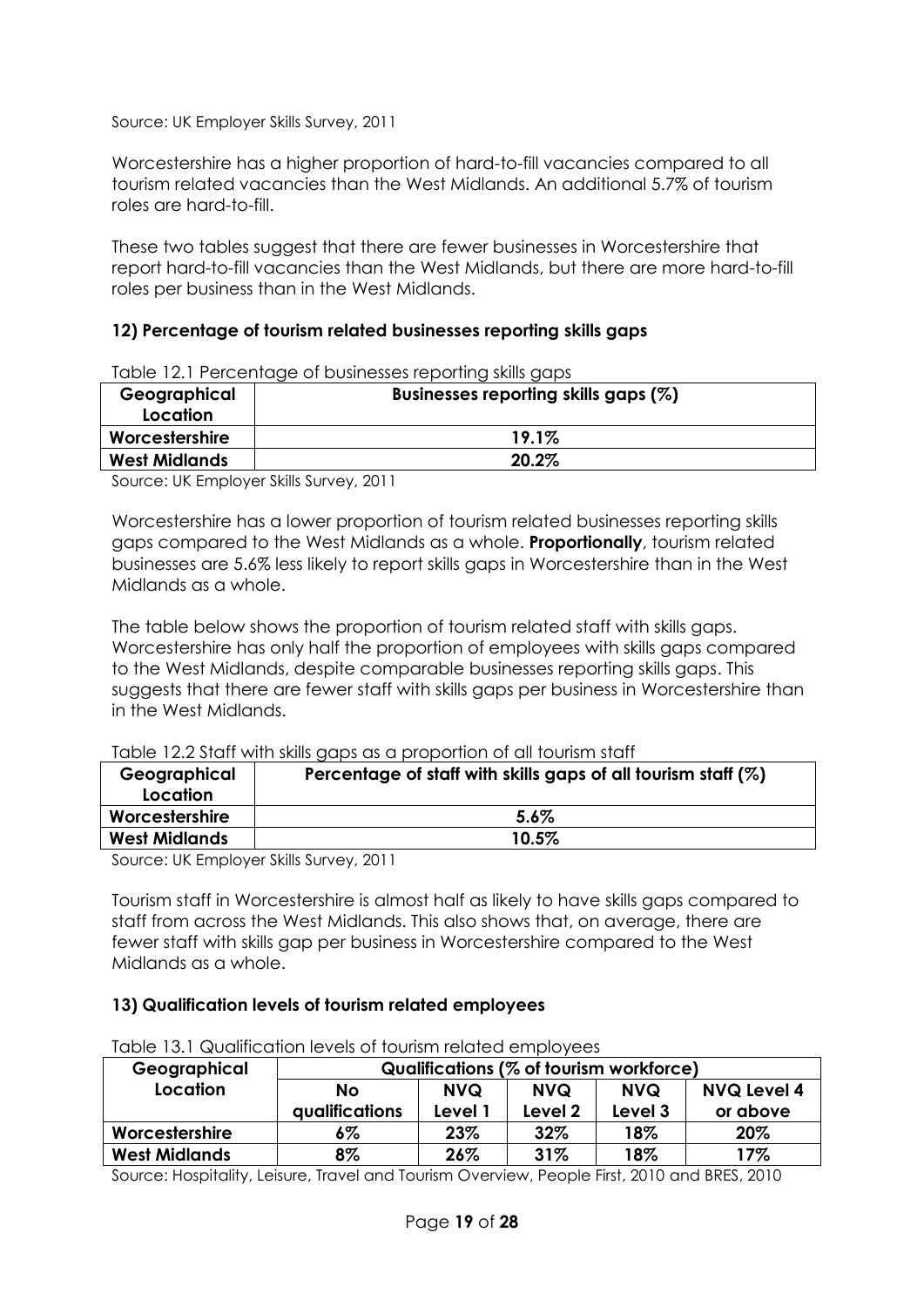\*Data extrapolated from data for all sectors in Worcestershire

From the table, it can be seen that the levels of qualification attainment in the Worcestershire tourism industry is slightly higher than for the West Midlands as a whole. Two percent fewer staff working in the Worcestershire tourism sector have no qualifications compared to the West Midlands as a whole. Three percent more staff have level 4 qualifications or more in the Worcester tourism sector compared to the West Midlands as a whole.

This table is an estimate of the qualification attainment levels in Worcestershire. It has been used by calculating the ratio between the levels of attainment in the tourism sector in the West Midlands and for all areas of the economy. This ratio was then applied to the levels of qualification attainment in all areas of the economy in Worcestershire to find an approximate value for the levels of qualification attainment for the tourism sector in Worcestershire.

#### **Tourism Related Businesses**

#### **14) Total number of tourism related businesses**

| Geographical<br>Location           | <b>Total</b><br>Number of<br>Tourism<br><b>Related</b><br><b>Businesses</b> | <b>Total Number of</b><br><b>Businesses</b><br>(Tourism and<br>Non-Tourism) | <b>Tourism Related Businesses</b><br>as a percentage of the<br>total number of businesses<br>(Tourism and Non-tourism) |
|------------------------------------|-----------------------------------------------------------------------------|-----------------------------------------------------------------------------|------------------------------------------------------------------------------------------------------------------------|
| Worcestershire                     | 1279                                                                        | 22,043                                                                      | 5.7%                                                                                                                   |
| Bromsgrove<br>$\bullet$            | 188                                                                         | 4,058                                                                       | 4.6%                                                                                                                   |
| <b>Malvern Hills</b><br>$\bullet$  | 301                                                                         | 3,293                                                                       | 9.1%                                                                                                                   |
| Redditch<br>$\bullet$              | 118                                                                         | 2,886                                                                       | 4.1%                                                                                                                   |
| <b>Worcester City</b><br>$\bullet$ | 182                                                                         | 3,185                                                                       | 5.7%                                                                                                                   |
| Wychavon<br>$\bullet$              | 321                                                                         | 5,468                                                                       | 5.9%                                                                                                                   |
| <b>Wyre Forest</b><br>$\bullet$    | 169                                                                         | 3,153                                                                       | 5.4%                                                                                                                   |
| <b>West Midlands</b>               | 10,353                                                                      | 195,662                                                                     | 5.3%                                                                                                                   |

Table 14.1 Total number and proportion of tourism related businesses

Source: Fame, BVD, 2012

#### **(See Annex 1 below for the SIC Codes 2007 used for the tourism related businesses)**

Worcestershire accounts for 12.3% of the total number of tourism related businesses in the West Midlands. This is slightly higher than the proportion of all businesses, as Worcestershire only accounts for 11.3% of the total number of businesses in the West Midlands.

Tourism related businesses account for 5.7% of the total number of businesses in Worcestershire, which is slightly higher than the proportion in the West Midlands as a whole (5.3%)

Wychavon has the greatest number of tourism related businesses. Malvern has the highest proportion of tourism related businesses, as a percentage of the total number of businesses in the area; at 9.1%, this is almost double the average for Worcestershire as a whole.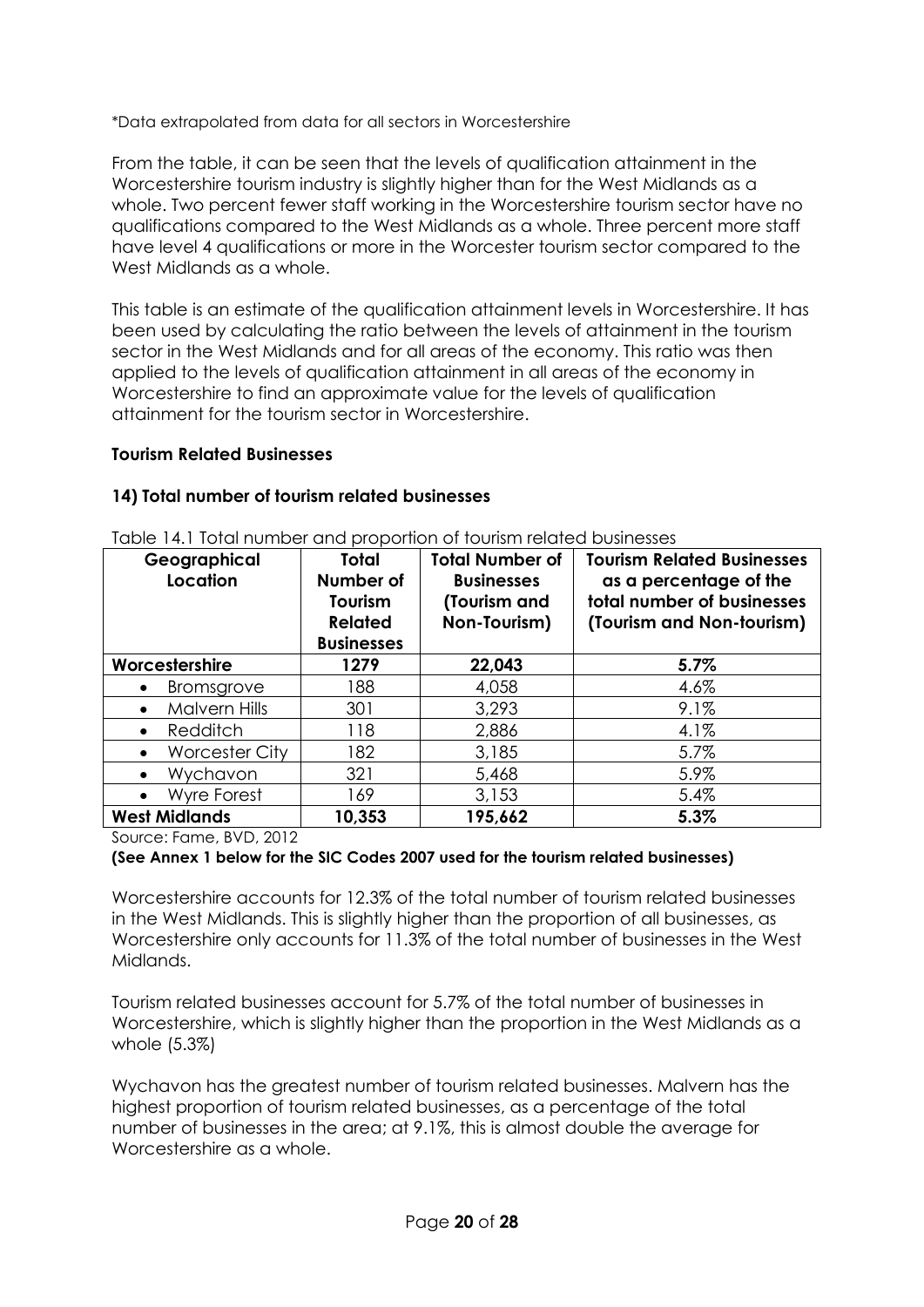Redditch has both the lowest number and proportion of tourism related businesses in Worcestershire. As shown above, it also employs the smallest proportion of tourism related staff in Worcestershire, with less than one-tenth of the tourism related jobs in Worcestershire.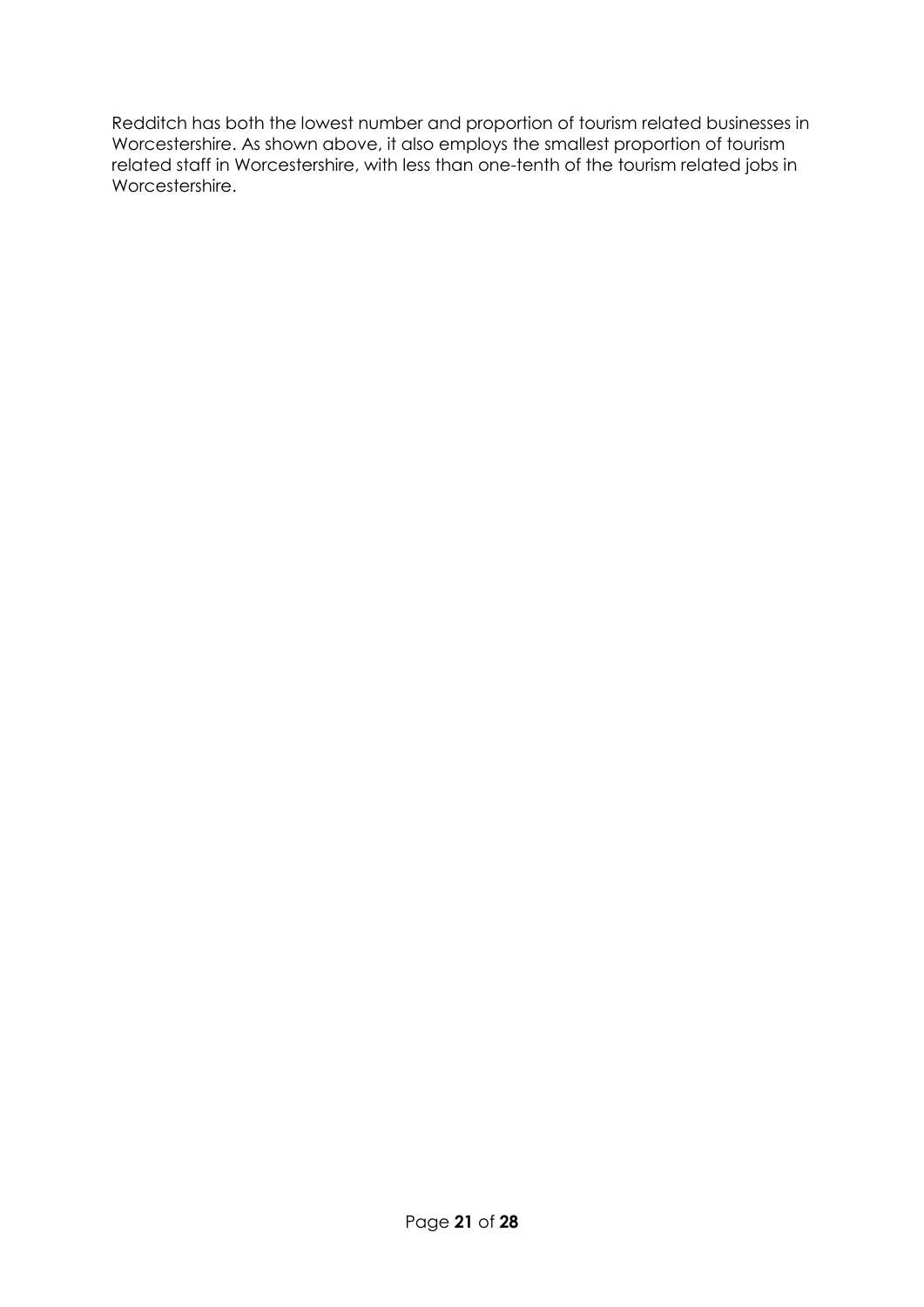Chart 14.1 The percentage of the total tourism related businesses in Worcestershire in each local authority



Source: Fame, BVD, 2012

From Chart 14.1 it can be seen that, combined, the Malvern Hills and Wychavon account for almost half of the tourism related businesses in Worcestershire. Relatively, Redditch has a small tourism sector, accounting for less than ten percent of the total number of tourism businesses in Worcestershire.

Bromsgrove, Worcester City and the Wyre Forest combined account for only 42.1% of the tourism related businesses in Worcestershire.

The table below compares tourism related employment and the proportion of tourism related businesses in each local authority.

| Table 14.2 Comparison of the percentages of tourism related businesses and |  |
|----------------------------------------------------------------------------|--|
| employment in Worcestershire and local authorities                         |  |

| Geographical<br>Location   | <b>Total</b><br>Number of<br>Tourism<br><b>Related</b><br><b>Businesses</b> | Percentage of<br>total tourism<br>related<br>businesses in<br>Worcestershire | <b>Total number</b><br>in Tourism<br><b>Related</b><br>Employment | % of Tourism<br><b>Related</b><br>employment<br>in<br>Worcestershire |
|----------------------------|-----------------------------------------------------------------------------|------------------------------------------------------------------------------|-------------------------------------------------------------------|----------------------------------------------------------------------|
| Worcestershire             | 1279                                                                        | 100.0                                                                        | 25,100                                                            | 100.0%                                                               |
| Bromsgrove<br>$\bullet$    | 188                                                                         | 14.7%                                                                        | 4,700                                                             | 18.7%                                                                |
| Malvern Hills<br>$\bullet$ | 301                                                                         | 23.5%                                                                        | 3,500                                                             | 13.9%                                                                |
| Redditch<br>$\bullet$      | 118                                                                         | 9.2%                                                                         | 2,400                                                             | 9.6%                                                                 |
| <b>Worcester City</b>      | 182                                                                         | 14.2%                                                                        | 4,900                                                             | 19.5%                                                                |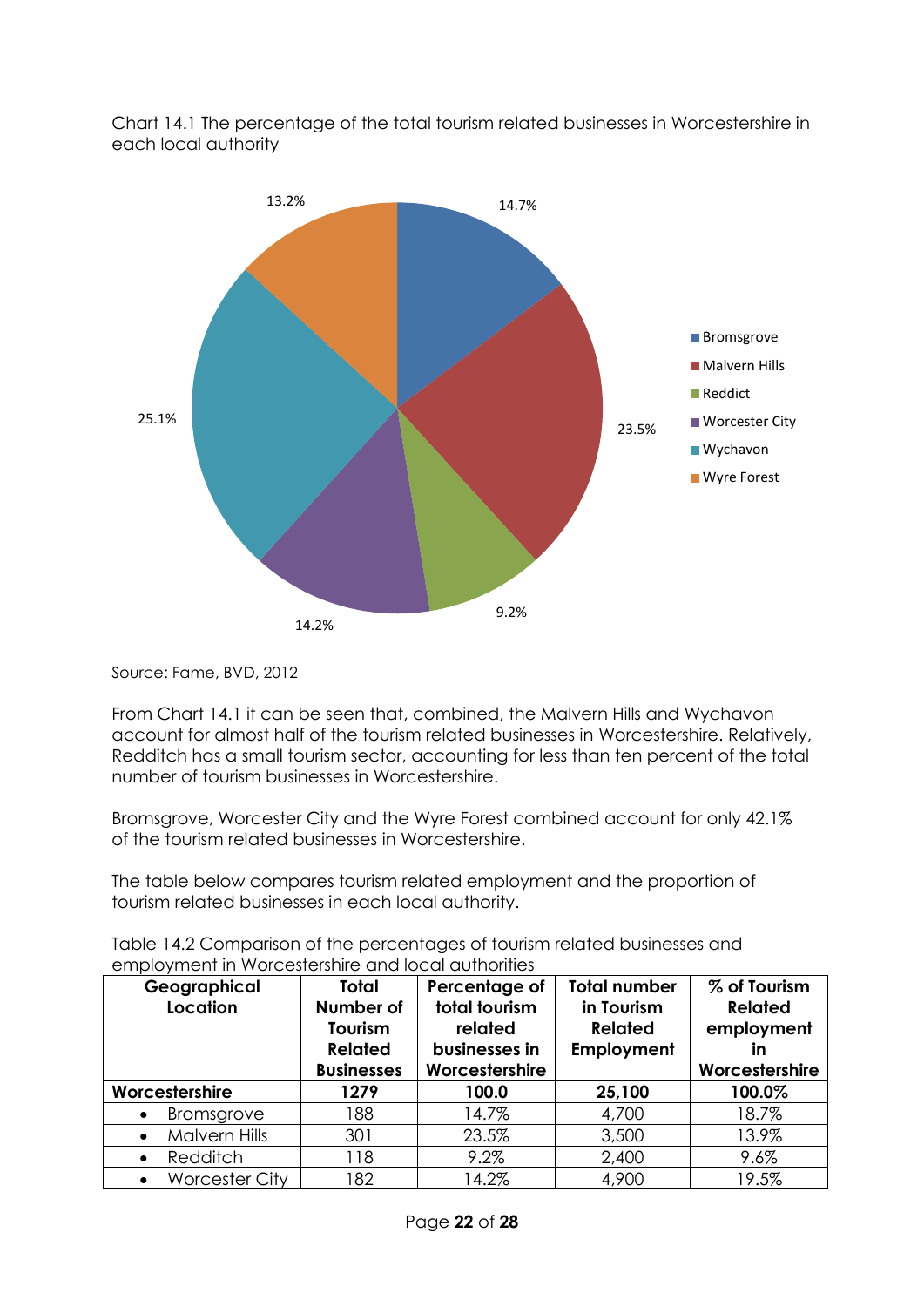| 10n<br>OL.<br>1 V (<br>$\mathbf{v}$                       | ּ ∩ ∩<br>ے⊂ | $1 \sigma$<br>$\overline{\phantom{0}}$<br>7c<br>∠∪. ı | $F \cap \cap$<br>-<br>,UUL | ೦ಌ<br>$\sim$<br>. .<br>7.7/0 |
|-----------------------------------------------------------|-------------|-------------------------------------------------------|----------------------------|------------------------------|
| $r \cap r \cap r$<br>$\frac{1}{2}$<br>$\mathbf{v}$<br>ں ب | 69          | റത<br>J.∠ ⁄o                                          | $\sim$<br>ouu              | 207<br>$\circ$<br>O.O/O      |

Source: Fame, BVD, 2012 and Tourism Employment 2009, Visit England

From this table, the number of employees per business can be ascertained. On average, tourism related companies in the Malvern Hills have only 12 employees, whilst the average in Bromsgrove and Worcester City is more than double that (25 and 26 respectively) .

This shows the differences in the structure of the tourism industry in each local authority. The Malvern Hills and Wychavon have fewer employees per business with a larger number of businesses, whilst the Wyre Forest, Worcester City and Bromsgrove have fewer businesses but with a larger workforce at each. Redditch has a small number of businesses, with a relatively small work-force working at each.

## **15) Total number of Tourism related businesses by Industry**

| Geographical<br>Location        |                      | <b>Total Number of Tourism Related Businesses by Industry</b> |          |                         |                 |                           |            |
|---------------------------------|----------------------|---------------------------------------------------------------|----------|-------------------------|-----------------|---------------------------|------------|
|                                 |                      | <b>Accommodation</b>                                          |          | Food and                |                 | Passenger                 |            |
|                                 |                      | Services for                                                  |          | <b>Beverage serving</b> |                 | <b>Transport Services</b> |            |
|                                 |                      | <b>Visitors</b>                                               |          | services                |                 |                           |            |
|                                 |                      | <b>Number</b>                                                 | % of all | Numb                    | % of all        | <b>Number</b>             | $%$ of all |
|                                 |                      | οf                                                            | tourism  | er of                   | tourism         | οf                        | tourism    |
|                                 |                      | busines                                                       | busine   | busine                  | <b>business</b> | <b>business</b>           | busines    |
|                                 |                      | ses                                                           | sses     | sses                    | es              | es                        | ses        |
| Worcestershire                  |                      | 131                                                           | 10.2%    | 542                     | 42.4%           | 107                       | 8.4%       |
| $\bullet$                       | <b>Bromsgrove</b>    | 25                                                            | 13.3%    | 73                      | 38.8%           | 17                        | 9.0%       |
| $\bullet$                       | <b>Malvern Hills</b> | 30                                                            | 10.0%    | 163                     | 54.2%           | 15                        | 5.0%       |
| Redditch<br>$\bullet$           |                      | 5                                                             | 4.2%     | 50                      | 42.4%           | 20                        | 16.9%      |
| Worcester<br>$\bullet$          |                      | 15                                                            | 8.2%     | 70                      | 38.5%           | 10                        | 5.5%       |
| City                            |                      |                                                               |          |                         |                 |                           |            |
| Wychavon<br>$\bullet$           |                      | 36                                                            | 11.2%    | 127                     | 39.6%           | 27                        | 8.4%       |
| <b>Wyre Forest</b><br>$\bullet$ |                      | 20                                                            | 11.8%    | 59                      | 34.9%           | 18                        | 10.7%      |
| <b>West Midlands</b>            |                      | 992                                                           | $9.6\%$  | 4,897                   | 47.3%           | 988                       | 9.5%       |

Table 15.1 Total Number of Tourism Related Businesses by Industry.

| Geographical<br>Location          | <b>Total Number of Tourism Related Businesses by Industry</b>  |       |                                                   |                                     |  |  |
|-----------------------------------|----------------------------------------------------------------|-------|---------------------------------------------------|-------------------------------------|--|--|
|                                   | <b>Cultural, Sport and</b><br><b>Recreational Services</b>     |       | <b>Other Tourism Related</b><br><b>Industries</b> |                                     |  |  |
|                                   | Number of<br>$%$ of all<br>businesses<br>tourism<br>businesses |       | Number of<br><b>businesses</b>                    | $%$ of all<br>tourism<br>businesses |  |  |
| Worcestershire                    | 474                                                            | 37.1% | 25                                                | 2.0%                                |  |  |
| <b>Bromsgrove</b>                 | 70                                                             | 37.2% | 3                                                 | 1.6%                                |  |  |
| <b>Malvern Hills</b><br>$\bullet$ | 90                                                             | 29.9% | 3                                                 | 1.0%                                |  |  |
| Redditch                          | 39                                                             | 33.1% | 4                                                 | 3.4%                                |  |  |
| <b>Worcester City</b>             | 83                                                             | 45.6% |                                                   | 2.2%                                |  |  |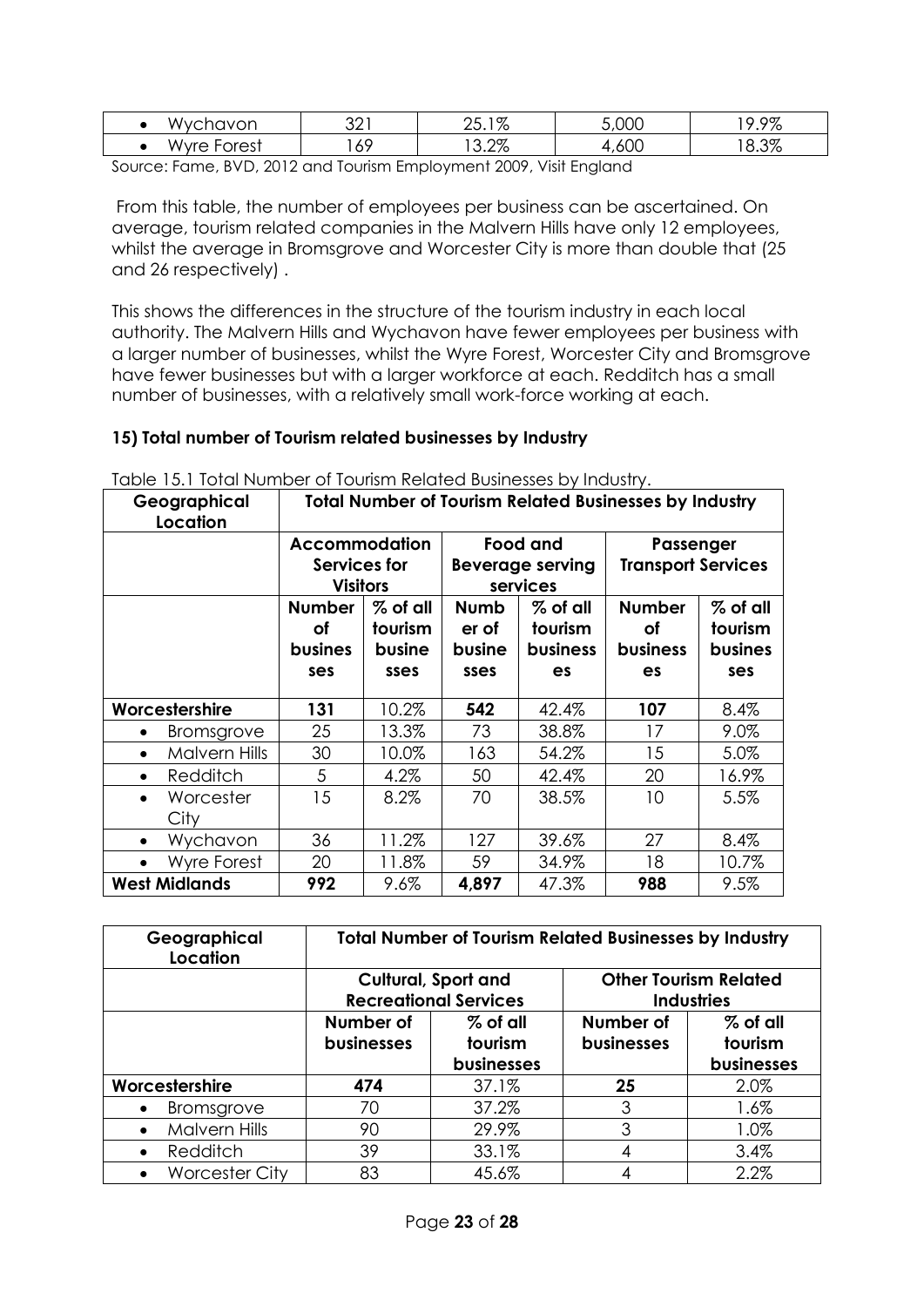| Wychavon             | 24    | 38.6% |     | 2.2% |
|----------------------|-------|-------|-----|------|
| Wyre Forest          | oо    | 40.2% |     | 2.4% |
| <b>West Midlands</b> | 3,318 | 32.0% | 158 | .5%  |

#### Source: Fame, BVD, 2012 **(See Annex 1 below for the SIC Codes 2007 used for the tourism related businesses by specific industry)**

In both Worcestershire and the West Midlands, the largest proportions of tourism related businesses are food and beverage serving services (42.4% and 47.4% respectively) and cultural, sport and recreational services (37.1% and 32.0% respectively).

'Other tourism businesses' such as exhibition and fair organisers represent the smallest proportion of tourism related businesses. Redditch has the highest proportion of these businesses, with more than double the proportion in the West Midlands as a whole. This is due to the overall smaller number of tourism businesses in Redditch, as there are as many 'other tourism related' businesses in Redditch as other areas.



Chart 15.1 Proportions of Tourism Related Businesses in Worcestershire by Industry.

Source: Fame, BVD, 2012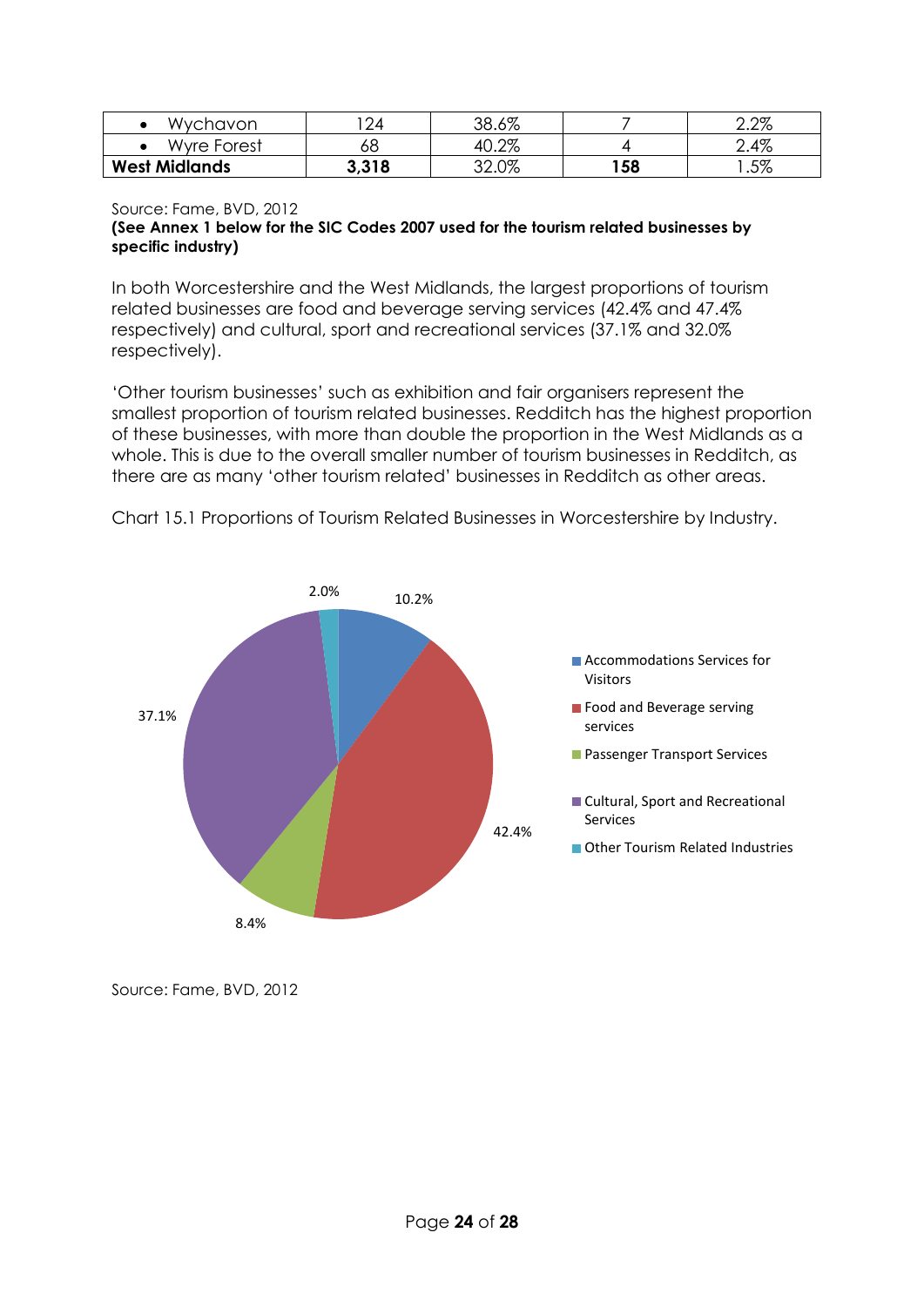

Chart 15.2 Proportions of Tourism Related Businesses in the West Midlands by Industry.

Source: Fame, BVD, 2012

From the two charts, it can be seen that the proportions of tourism related businesses by industry are overall very similar. The greatest difference between them is that there are relatively 5.1% more cultural, sport and recreational businesses in Worcestershire, and food and beverage serving services account for 4.9% of tourism related businesses in the West Midlands.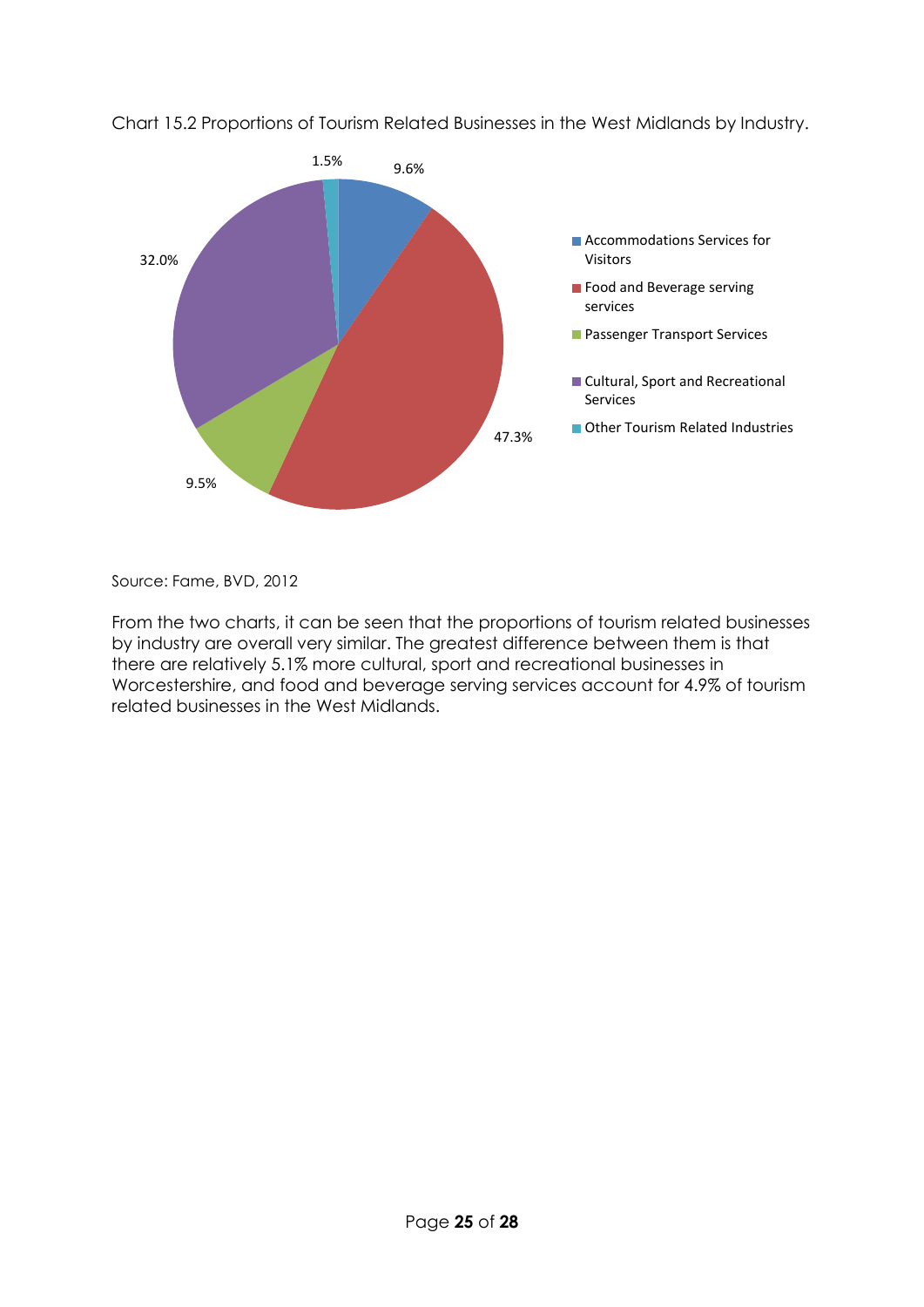## **Conclusion**

Tourism is vitally important to the Worcestershire economy, accounting for £538 million a year across the county. There are 738,000 domestic day visits, 1,954,000 domestic overnight stays and 101,000 overseas visits every year. Tourism provides employment for ten percent of the working population in Worcestershire and generates revenue for 1,279 businesses. It is an important industry which must continue to be encouraged in order to develop further.

Tourism in Worcestershire is highly reliant on Domestic Day visitors with over 70% of revenue coming from this single source. In order to secure the visitor economy in Worcestershire, it would be useful to diversify and increase the share of other visitor types, such as inbound and domestic overnight. These other visitors are also most likely to spend more money in the local economy and increase the total value of Worcestershire tourism.

The impacts of tourism differ between the local authorities in the county. More urban areas such as Redditch and Bromsgrove receive a much smaller share of the visitor economy, with fewer visitors, visitor expenditure and tourism related businesses. Rural areas, such as Malvern Hills, Wychavon and Wyre Forest, and areas with cultural significance, such as Worcester City, receive more visitors, greater visitor expenditure and higher tourism related employment. More people visit these rural and cultural areas, tend to stay longer and are more likely to there for holidays than areas like Redditch and Bromsgrove. It would be useful to concentrate on improving the appeal of these areas, such as developing the business tourism industry or new fairs and exhibitions to increase visitor interest in these areas.

Hard-to-fill vacancies and skills gaps are a significant issue in the Worcestershire visitor economy. Whilst the skills gaps are lower than for the West Midlands as a whole, nearly one in five businesses report skills gaps and over one in twenty tourism workers have some form of skills gap. This is linked to the levels of qualification attainment in the tourism sector in Worcestershire. It is important to ensure that tourism staff are fully proficient and adequately trained for the available jobs, to prevent the high percentages of hard-to-fill vacancies.

Overall, the visitor economy in Worcestershire is similar to the West Midlands, but on a smaller scale. There are comparable proportions of tourism related businesses, employees in tourism related occupations, the nature of how tourism employees work, the products visitors spend their money on and even the proportions of hardto-fill vacancies and businesses reporting skills gaps in the West Midlands and Worcestershire. Whilst the West Midland's visitor economy is thirteen times more valuable than Worcestershire's, the structures of their tourism markets are very similar for both.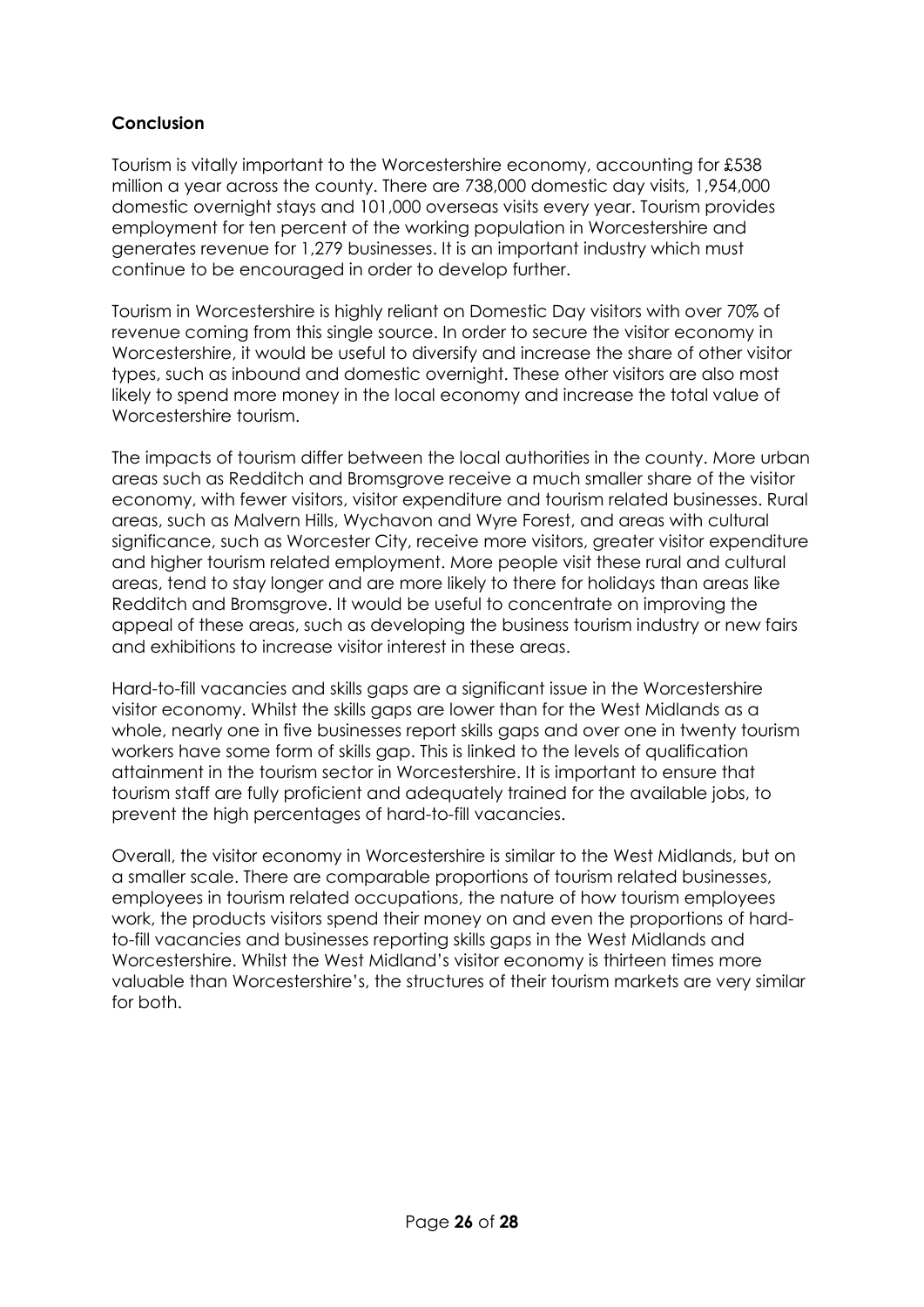## **Appendix One: SIC Codes 2007 for Tourism Related Businesses**

The SIC codes used in the report have been based upon the SIC Codes used for the ONS 'Sub-regional Value of Tourism in 2008' report

| Industry                | <b>SIC Code</b> | SIC Code - Sector                                                              |  |  |
|-------------------------|-----------------|--------------------------------------------------------------------------------|--|--|
| <b>Accommodation</b>    | 55100           | Hotels and similar accommodation                                               |  |  |
| Services for            | 55201           | Holiday centres and villages                                                   |  |  |
| <b>Visitors</b>         | 55202           | <b>Youth Hostels</b>                                                           |  |  |
|                         |                 | Other holiday and other collective                                             |  |  |
|                         | 55209           | accommodations                                                                 |  |  |
|                         |                 | Recreational vehicle parks, trailer parks and                                  |  |  |
|                         | 55300           | camping grounds                                                                |  |  |
|                         | 55900           | Other accommodation                                                            |  |  |
| <b>Food and</b>         | 56101           | Licensed restaurants                                                           |  |  |
| <b>Beverage Serving</b> | 56102           | Unlicensed restaurants and cafes                                               |  |  |
|                         | 56103           | Take-away food shops and mobile food stands                                    |  |  |
|                         | 56210           | Event catering activities                                                      |  |  |
|                         | 56290           | Other food services                                                            |  |  |
|                         | 56301           | Licensed clubs                                                                 |  |  |
|                         | 56302           | Public houses and bars                                                         |  |  |
| Passenger               | 49100           | Passenger rail transport, interurban                                           |  |  |
| <b>Transport</b>        | 49320           | Taxi operation                                                                 |  |  |
| <b>Services</b>         | 49390           | Other passenger land transport                                                 |  |  |
|                         | 50100           | Sea and coastal passenger water transport                                      |  |  |
|                         | 50300           | Inland passenger water transport                                               |  |  |
|                         | 51101           | Scheduled passenger air transport                                              |  |  |
|                         | 51102           | Non-scheduled passenger air transport                                          |  |  |
|                         | 77110           | Renting and leasing of cars and light motor                                    |  |  |
|                         |                 | vehicles                                                                       |  |  |
|                         | 77341           | Renting and leasing of passenger water transport                               |  |  |
|                         |                 | equipment                                                                      |  |  |
|                         | 77351           | Renting and leasing of air passenger transport                                 |  |  |
|                         |                 | equipment                                                                      |  |  |
| <b>Cultural, Sport</b>  | 77210           | Renting and leasing of recreational and sports                                 |  |  |
| and Recreational        |                 | goods                                                                          |  |  |
| <b>Services</b>         | 92000           | Gambling and betting activities                                                |  |  |
|                         | 93110           | Operation of sports facilities                                                 |  |  |
|                         | 93199           | Other sports activities                                                        |  |  |
|                         | 93210           | Activities of amusement parks and theme parks                                  |  |  |
|                         | 93290           | Other amusement and recreation activities n.e.c                                |  |  |
|                         | 90010           | Performing arts                                                                |  |  |
|                         | 90020           | Support activities to performing arts                                          |  |  |
|                         | 90030           | Artistic creation                                                              |  |  |
|                         | 90040           | Operation of arts facilities                                                   |  |  |
|                         | 91020           | Museums activities                                                             |  |  |
|                         | 91030           | Operation of historical sites and buildings and<br>similar visitor attractions |  |  |
|                         | 91040           | Botanical and zoological gardens and nature<br>reserves activities             |  |  |